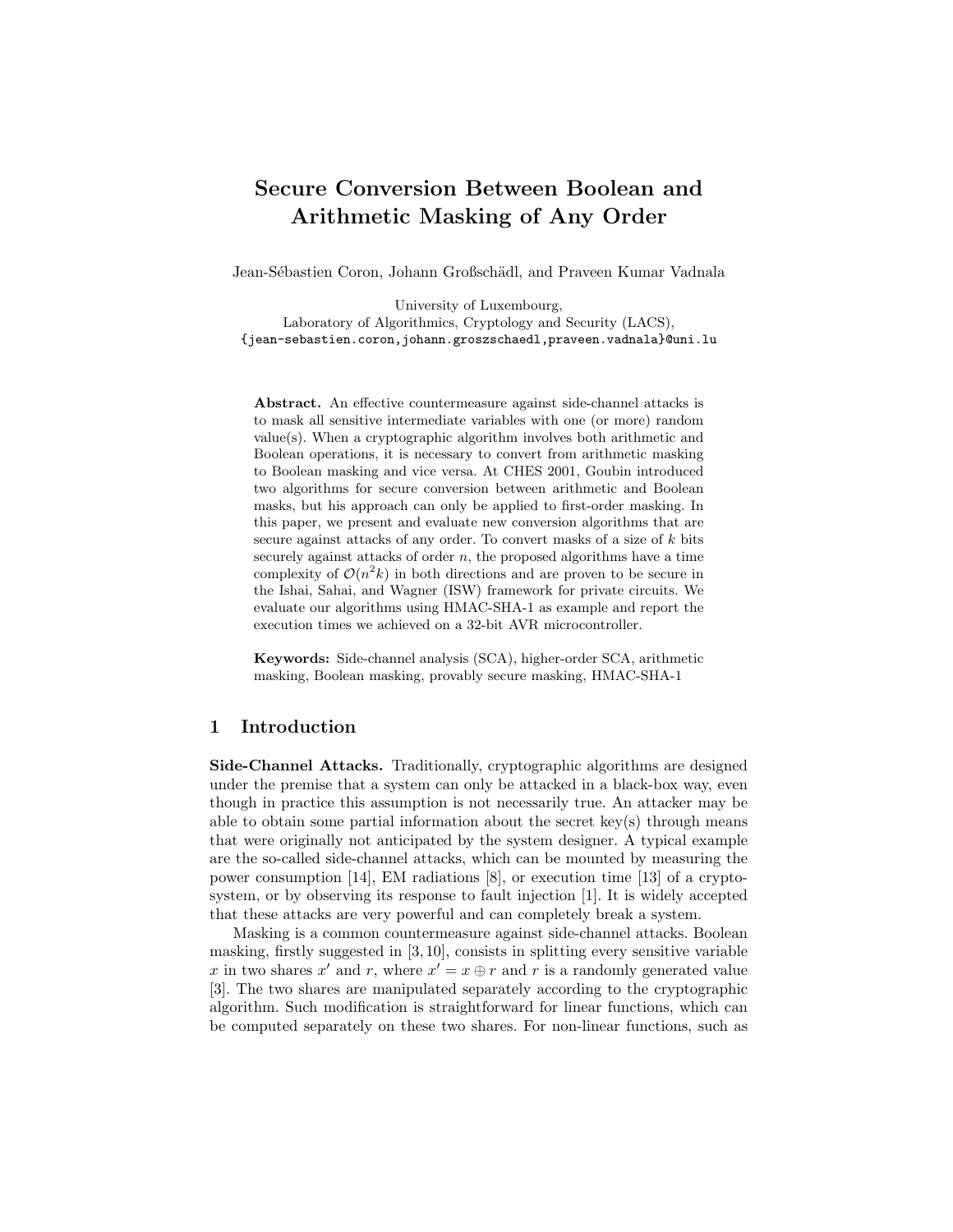SBOXes, the usual technique consists in pre-computing a randomized SBOX in RAM for every new execution of the algorithm [3].

First-order Boolean masking is vulnerable to a second-order attack in which the adversary combines information about the two shares  $x'$  and  $r$ ; such attacks are feasible in practice (see [18]). Boolean masking can actually be extended to any number of shares, e.g. when using  $n$  shares, an implementation should be resistant against t-th order attacks, in which the adversary combines leakage information from  $t < n$  variables. It was shown in [3] that, under a reasonable power leakage model, the overall number of executions required to recover the secret key grows exponentially with the number of shares.

At CHES 2010, Rivain and Prouff [20] proposed an algorithm to protect the AES against t-th order attacks, based on the Ishai-Sahai-Wagner construction [11]. Their basic idea is to write the AES round transformations as operations in the field  $GF(2<sup>8</sup>)$  and mask additions and multiplications. This approach can be extended to any SBOX by considering the polynomial representation of the SBOX, which can be computed using Lagrange polynomial interpolation over a finite field [2]. Rivain et al introduced in [19] a table re-computation method to protect any SBOX from second-order attacks. The classical randomized table countermeasure, secure against first-order attacks, has recently been extended to work against  $t$ -th order attacks [5].

Security Model. We definitely aim for countermeasures against side-channel attacks that can be proven secure in a reasonable model of side-channel leakage (i.e. we will not be satisfied with heuristic "ad-hoc" countermeasures). Perhaps the simplest such model is the probing attack model proposed by Ishai, Sahai and Wagner (ISW) at CRYPTO 2003 [11] (see Subsection 2.2). They initiated the theoretical study of securing circuits against an adversary who can probe its wires. In this model, the attacker is allowed to access at most  $t$  wires of the circuit, but he should not be able to learn anything about the secret key. The authors show that any circuit  $C$  can be transformed into a new circuit of size  $\mathcal{O}(t^2 \cdot |C|)$  that is resistant against such an adversary. The approach is based on secret-sharing every variable x into n shares  $x_i$  with  $x = x_1 \oplus x_2 \cdots \oplus x_n$ , and processing the shares in a way so that no information about the initial variable x can be learned by any t-limited adversary, for  $n \geq 2t + 1$ .

In recent years, numerous papers on provable security against side-channel attacks have been published in the literature, forming the rapidly emerging field of leakage-resilient cryptography. Building upon the leakage model introduced by Micali and Reyzin [16] and on the bounded retrieval model [6, 7], the leakage resilience model assumes that the adversary has the ability to repeatedly learn arbitrary functions of the secret key, as long as the total number of bits leaked to the adversary is bounded by some parameter L. This is a very strong security notion because an attacker can choose arbitrary leakage functions; only the amount of leaked information is bounded. In particular, it is more general than the ISW probing model [11], in which the attacker has only access to a limited number of physical bits computed in the circuit.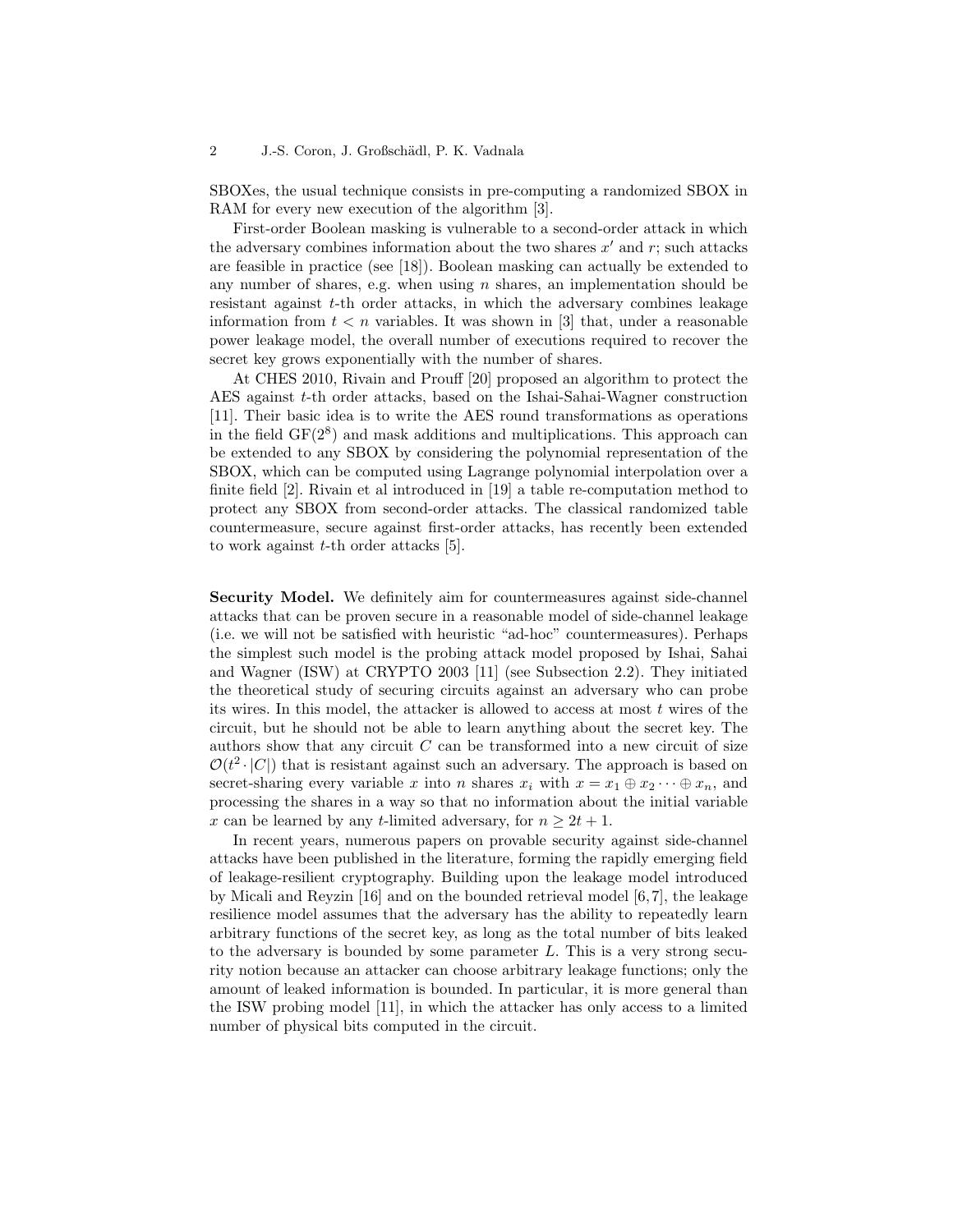However, cryptosystems proven secure in the most general leakage-resilient model are often too inefficient for practical use. In practice, one typically has to design a countermeasure against side-channel attacks for an existing algorithm (such as AES or HMAC-SHA-1) instead of devising a completely new algorithm based on the principles of leakage-resilient cryptography. The main advantage of the ISW probing model is that it can potentially lead to relatively practical designs. Another benefit is its interplay with resistance against power analysis attacks. Namely, if a given algorithm is proven resistant against t probes in the ISW model, then (at least)  $t + 1$  measurements in a power acquisition must be combined to obtain the key. As shown in [3], the number of power acquisitions required to recover the key grows exponentially with  $t$ . This means that, even if a real probing attack would be physically impossible or too costly, it makes sense to obtain countermeasures with the largest possible value of t since this translates into an (exponentially in  $t$ ) increasing level of security against power attacks. In this paper, we mainly work in the ISW model.

Proving the resistance of a countermeasure against a single-probe attack (or a first-order attack) is usually straightforward since it suffices to show that all intermediate variables are uniformly distributed (or, at least, that their distribution is independent from the secret key) as in this case a single probe reveals no information to the attacker. To prove resistance against  $t$  probes, one should a priori consider every possible t-tuple of variables and show that their joint distribution is independent from the secret key. This approach has been used to prove the security of algorithms against second-order attacks [19]. However, as the number of such  $t$ -tuples grows exponentially with  $t$ , this analysis becomes unfeasible, even for small values of t. To work around this problem, Ishai, Sahai and Wagner introduced in [11] a very practical simulation framework in which one shows how to simulate any set of  $t$  wires probed by the adversary from a subset of the input shares of the transformed circuits. Since any proper subset of these input shares can be simulated without knowledge of the input values in the original circuit, a perfect simulation of the t probed wires is possible. We follow the same approach in this paper.

Boolean vs Arithmetic Masking. Boolean masking is widely-used countermeasure for cryptographic algorithms that use only linear operations over the field  $\mathbb{F}_2$  and non-linear SBOXes (e.g. DES and AES). However, if an algorithm includes arithmetic operations (such as IDEA [15], RC6 [4], and SHA-1 [17]), a masking scheme that is compatible with the arithmetic operation must be used [3]. For example, if  $x_3 = x_1 + x_2$  must be computed securely, we can mask both  $x_1$  and  $x_2$  arithmetically by writing  $x_1 = A_1 + r_1$  and  $x_2 = A_2 + r_2$  for some random values  $r_1$  and  $r_2$ . Then, instead of computing the sum  $x_3$  directly, we can add the two shares separately, which results again in two arithmetic shares for  $x_3 = (A_1 + A_2) + (r_1 + r_2)$ . Note that throughout this paper all additions and subtractions are performed modulo  $2^k$  for some k.

Besides IDEA, RC6 and SHA-1, there exist many other algorithms that execute both arithmetic (e.g. modular addition) and logical operations. Examples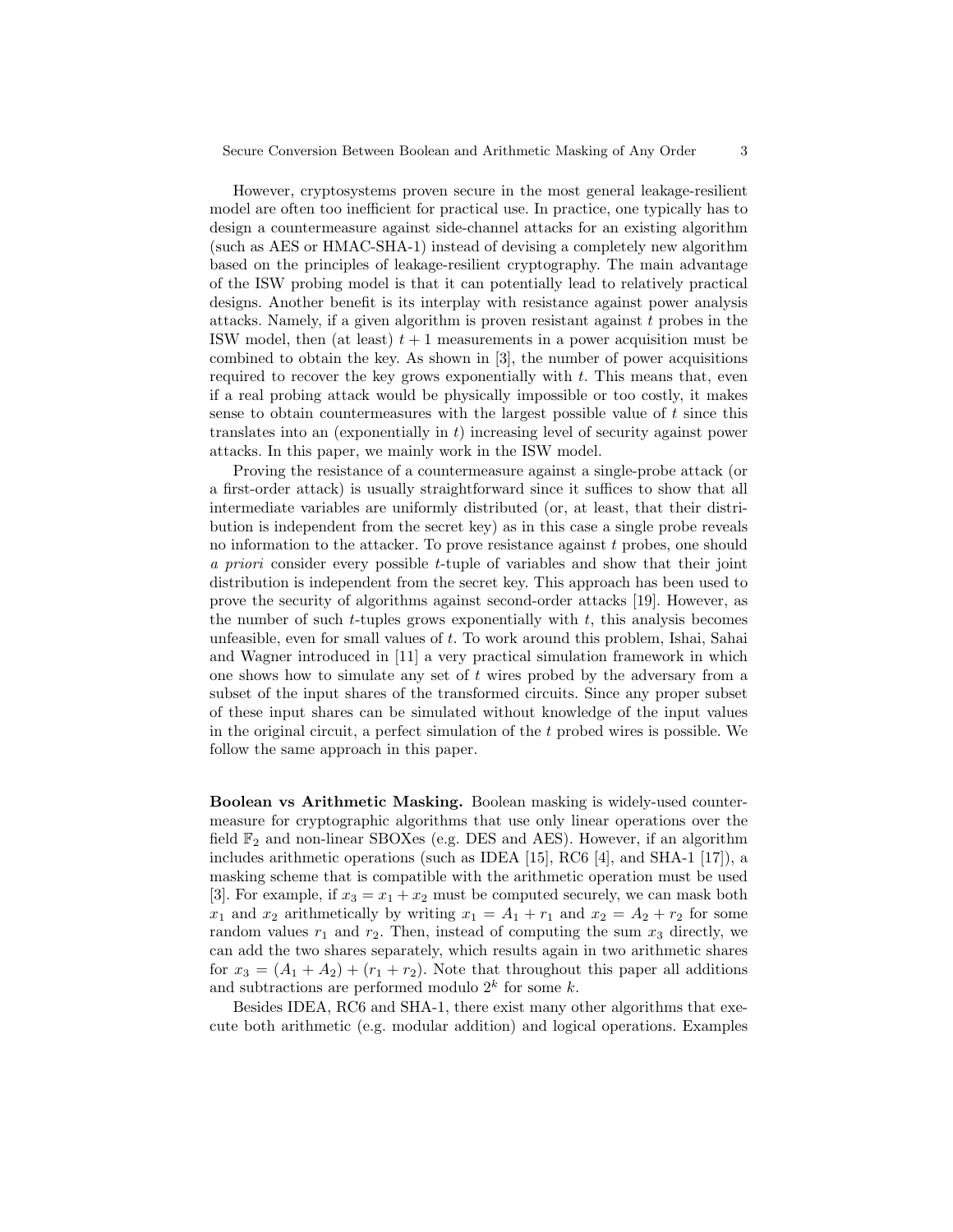include ARX-based block ciphers like XTEA and Threefish, the SHA-3 finalists Blake and Skein, as well as all four stream ciphers from the e-Stream software portfolio. Hence, techniques to protect both kinds of operation are of practical importance. One approach to achieve this is to use appropriate masking (corresponding to the operation) and convert between the maskings whenever it is necessary. Of course, this requires that the mask conversion itself is also secure against first-order (resp. higher-order) attacks. Another idea is to use only one kind of masking (either Boolean or arithmetic) and employ secure algorithms to perform the needed operations directly on the shares. While there exist some papers about the first method, the second approach has, surprisingly, not been studied in detail. The decision whether to apply the conversion or not depends on the target cryptographic algorithm. For HMAC-SHA-1, the second method yields more efficient implementations, as we will show in this paper.

Our Contribution. Currently, there exists no practical conversion technique that works for masking of order two or higher. The present paper attempts to fill this gap. We introduce the first conversion algorithms between Boolean and arithmetic masking that are secure against t-th order attacks (instead of firstorder only). We start with the problem of how to apply arithmetic operations directly on Boolean shares and present an algorithm for secure addition modulo  $2^k$  with *n* shares (where  $n \geq 2t+1$ ) that has a complexity of  $\mathcal{O}(n^2k)$ . Then, we introduce algorithms to convert from Boolean to arithmetic masking and vice versa, again with a complexity of  $\mathcal{O}(n^2k)$  in both directions. These algorithms are proven secure in the Ishai, Sahai and Wagner (ISW) framework for private circuits [11].

We apply our countermeasures to protect HMAC-SHA-1 against second and third-order attacks. We implemented and evaluated all our masking schemes on a 32-bit AVR processor. Based on a detailed performance analysis, we identify the most efficient algorithms in practice for different levels of security.

# 2 Previous Work

#### 2.1 First-order Conversion: Goubin's Algorithms

In this section, we firstly recall Goubin's algorithm for conversion from Boolean to arithmetic masking and vice versa [9]. Goubin's conversion algorithms are proven secure against first-order attacks only; thus, we restrict our attention to first-order masking. For Boolean masking, we can write  $x = x' \oplus r$ , where r is a randomly generated k-bit value, while for arithmetic masking, we can write  $x = A + r \mod 2^k$  (as mentioned previously, all additions and subtractions are performed modulo  $2^k$  for some parameter k).

Boolean to Arithmetic Conversion. The Boolean to arithmetic conversion method of Goubin [9] is based on the following function  $\Psi_{x'}(r) : \mathbb{F}_{2^k} \to \mathbb{F}_{2^k}$ 

$$
\Psi_{x'}(r) = (x' \oplus r) - r
$$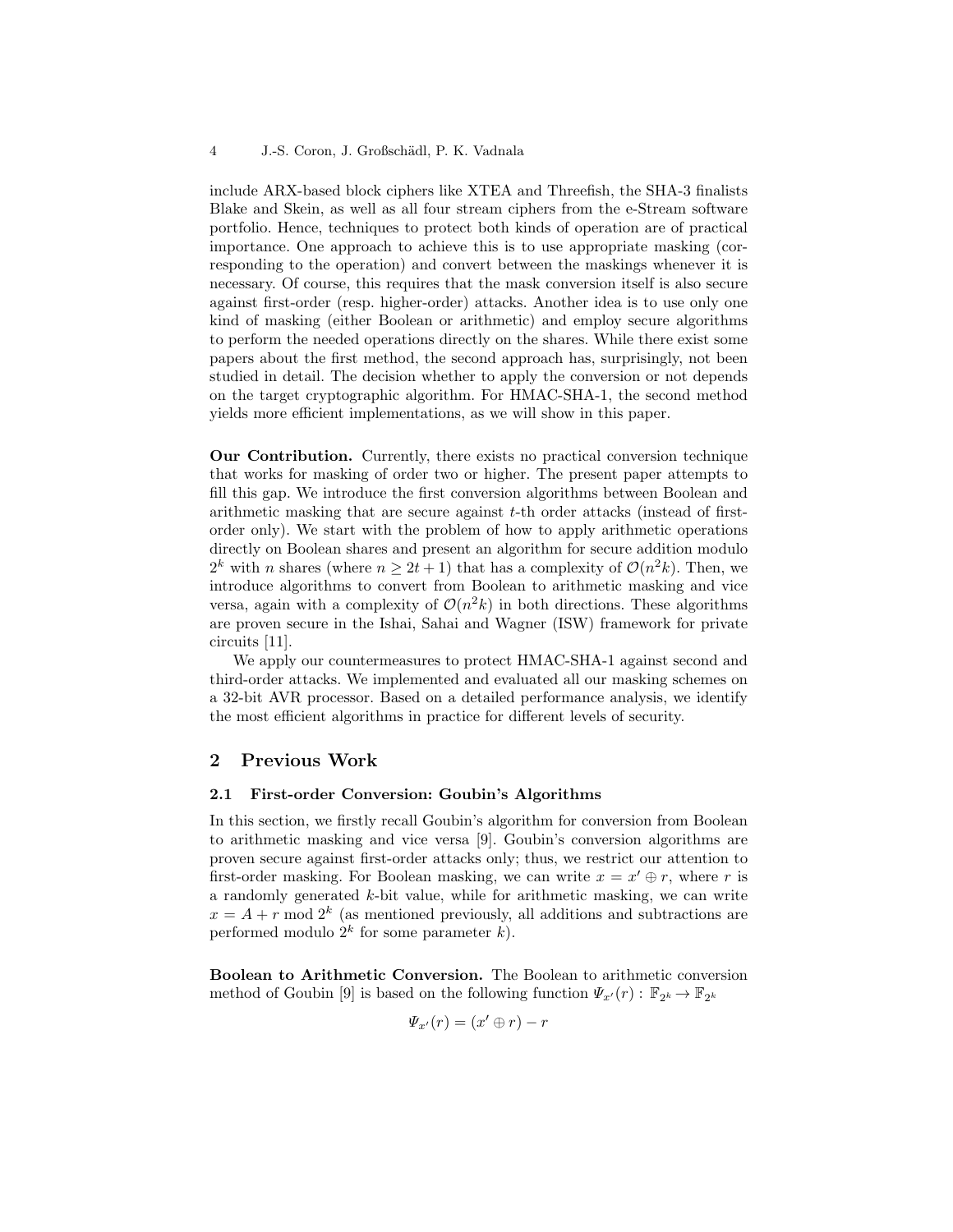Secure Conversion Between Boolean and Arithmetic Masking of Any Order 5

**Theorem 1 (Goubin [9]).** The function  $\Psi_{x'}(r)$  is affine over  $\mathbb{F}_2$ .

Due to this affine property, the conversion from Boolean to arithmetic masking is fairly straightforward. Given x' and r so that  $x = x' \oplus r$ , we have to compute A so that  $x = A + r$ , which can be done as follows:

$$
A = (x' \oplus r) - r = \Psi_{x'}(r) = \Psi_{x'}(r \oplus r_2) \oplus (\Psi_{x'}(r_2) \oplus \Psi_{x'}(0))
$$

where  $r_2$  is a random element of  $\mathbb{F}_{2^k}$ . This conversion method is clearly secure against first-order attacks because the left term  $\Psi_{x'}(r \oplus r_2)$  is independent from r (and, therefore, independent from x), and the right term  $\Psi_{x'}(r_2) \oplus \Psi_{x'}(0)$  is also independent from  $r$  and  $x$ . Note that this technique is very efficient since it requires only a constant number of operations (independent of k).

Arithmetic to Boolean Conversion. Goubin also introduced a technique to convert from arithmetic to Boolean masking, secure against first-order attacks [9]. Unfortunately, his arithmetic-to-Boolean conversion is more costly than the conversion in the other direction since its time complexity is  $\mathcal{O}(k)$  for registers of k bits. It is based on the following theorem; we denote by  $2x$  the multiplication of x by 2 modulo  $2^k$ .

**Theorem 2 (Goubin [9]).** If we denote  $x' = (A + r) \oplus r$ , we also have  $x' =$  $A \oplus u_{k-1}$ , where  $u_{k-1}$  is obtained from the following recursion formula:

$$
\begin{cases} u_0 = 0 \\ \forall i \ge 0, u_{i+1} = 2[u_i \wedge (A \oplus r) \oplus (A \wedge r)] \end{cases}
$$

Since this iterative computation of  $u_i$  contains only logical XOR and AND operations, it can be easily protected against first-order leakage. We refer to [9] for further details. Recently, Karroumi et al applied this method to obtain a first-order secure addition on Boolean shares directly [12].

#### 2.2 The Ishai, Sahai and Wagner Framework

In this subsection we describe the framework of Ishai, Sahai and Wagner (ISW) [11] for proving the security against an adversary observing at most t variables within a circuit. We will use this framework in Section 4 and in Appendix A to prove the security of our conversion algorithms.

A stateless circuit over  $\mathbb{F}_2$  can be defined as a directed acyclic graph whose sources and sinks are input and output variables, respectively, while its vertices are Boolean gates [5]. Such a stateless circuit can be augmented with randombit gates to form a randomized circuit. As stated in [11], a random-bit gate has no input and produces as output a uniformly random bit at each new invocation of the circuit. A  $t$ -limited adversary can probe up to  $t$  wires in the circuit, and has unlimited computational power. Given a stateless circuit  $C$ , we must transform it into a new circuit  $C'$  that can resist such an adversary. However, this is only possible if the inputs and outputs of the new circuit  $C'$  are hidden since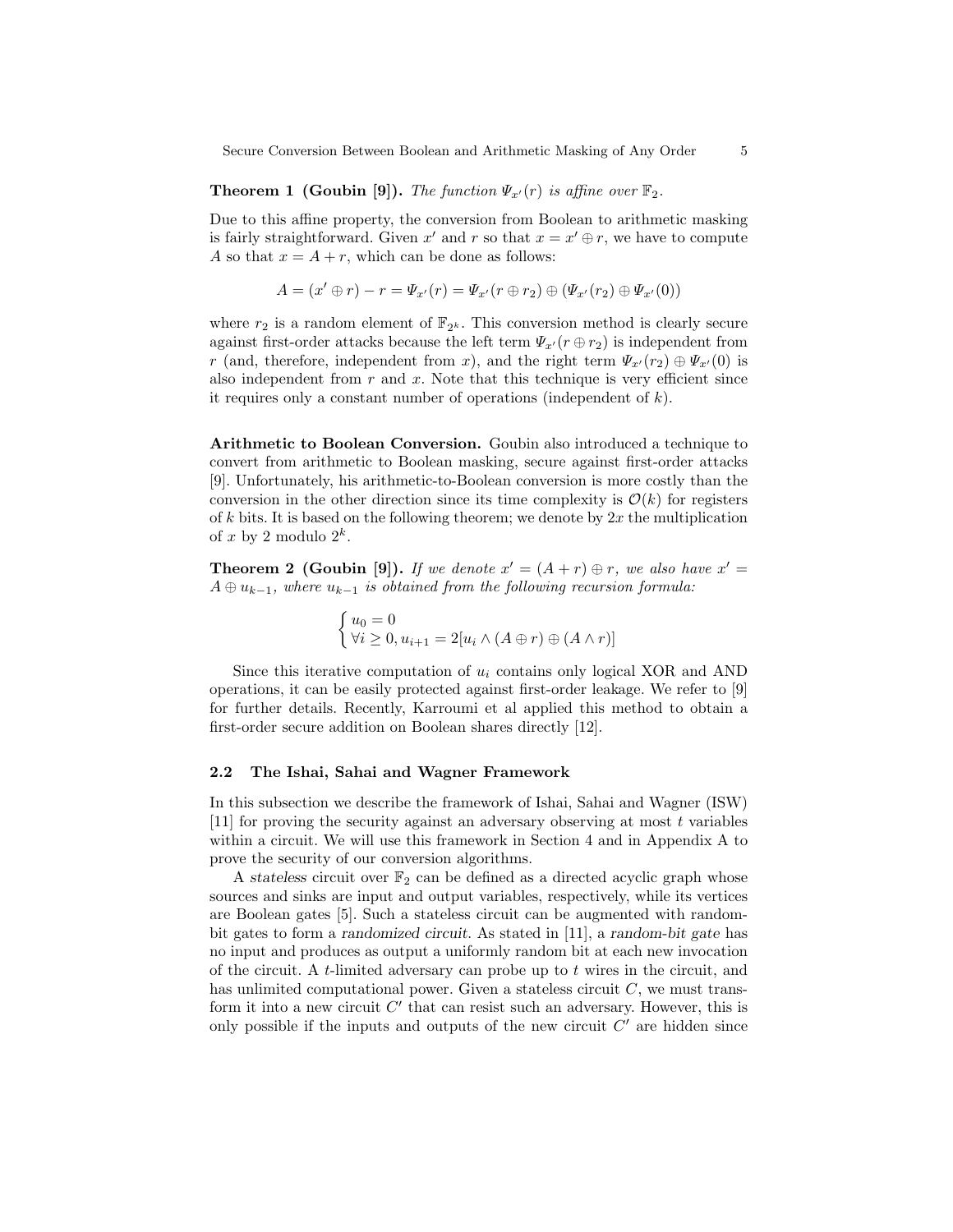an input of C might contain some secret-key bits and by probing these bits the adversary can obtain information about the secret key. Therefore, we allow the use of a randomized input encoder  $I$  and output decoder  $O$ , whose wires can not be probed by the adversary. Both  $I$  and  $O$  should be independent from the circuit C being transformed.

**Definition 1.** Let  $T$  be an efficiently computable, deterministic function mapping a stateless circuit  $C$  to a stateless circuit  $C'$ , and let  $I, O$  be input and output decoder, respectively.  $(T, I, O)$  is said to be a t-private stateless transformer if it satisfies soundness and privacy, defined as follows:

- Soundness:  $C$  and  $O ∘ C' ∘ I$  have identical input-output functionality.
- $-$  Privacy: the values of any t wires of  $C'$  can be efficiently simulated without access to any wire of  $C'$ .

In our conversion algorithms we will often work with  $k$ -bit variables (for some fixed parameter  $k$ ) instead of single bits; in this case probing one such variable will automatically reveal its  $k$ -bit value instead of a single bit. Clearly, this can only make the adversary stronger.

The ISW framework also includes definitions for stateful circuits, i.e. circuits with memory gates. As shown in [11], achieving privacy for stateful circuits is easy once privacy has been achieved in the stateless model. Thus, we focus on the stateless model in our work. We recall the main theorem from [11] below.

Theorem 3 (Ishai, Sahai, Wagner [11]). There exists a perfectly t-private stateless transformer  $(T, I, O)$  such that T maps any stateless circuit C of size |C| and depth d to a randomized stateless circuit of size  $\mathcal{O}(n^2 \cdot |C|)$  and depth  $\mathcal{O}(d \log t)$ , where  $n = 2t + 1$ .

**Privacy for Stateless Circuits.** For an arbitrary circuit  $C$  the corresponding circuit  $C'$  is constructed by maintaining the following invariant: for each wire in the circuit  $C$ , there are n wires in  $C'$ , which add up to the value on the wire in C. Without loss of generality, any circuit C can be represented using NOT and AND gates only. Thus, if we can transform these two gates, the whole circuit is transformable. It is easy to transform a NOT gate using the following simple relation: If  $x = x_1 \oplus x_2 \oplus \cdots \oplus x_n$  then  $\text{NOT}(x) = \text{NOT}(x_1) \oplus x_2 \oplus \cdots \oplus x_n$ . To transform AND gates, the authors present an elegant solution, which is shown in Algorithm 1.

# 3 Secure Addition on Boolean Shares

In this section, we describe algorithms that can be used to perform an addition (or a subtraction) on the Boolean shares directly, thereby eliminating the need to convert masks from one form to the other. Formally, given  $n$  Boolean shares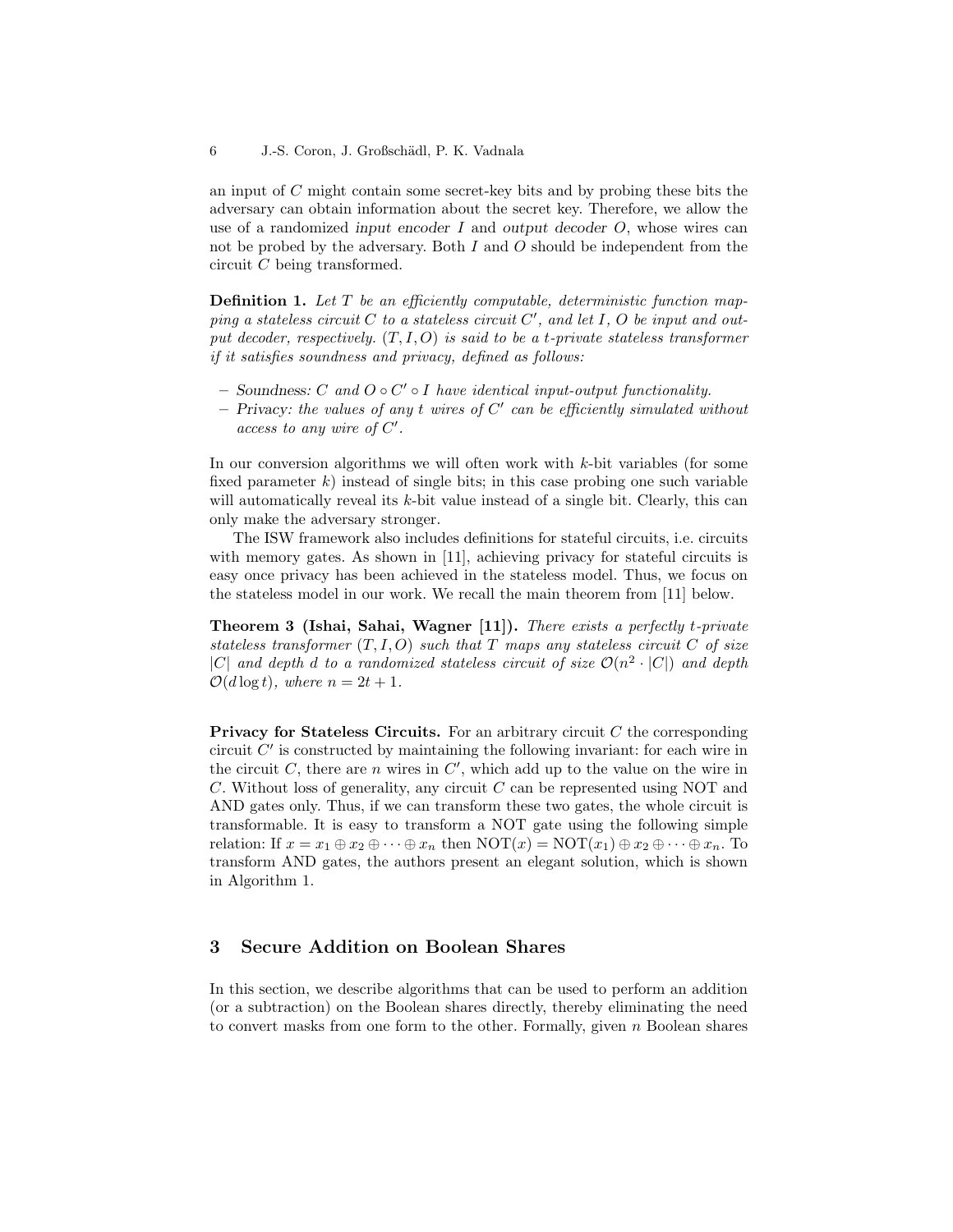Algorithm 1 SecAnd

**Input:**  $(x_i)$  and  $(y_i)$  for  $1 \leq i \leq n$ **Output:**  $(z_i)$  for  $1 \leq i \leq n$ , with  $\bigoplus_{i=1}^{n} z_i = \bigoplus_{i=1}^{n} x_i \wedge \bigoplus_{i=1}^{n} y_i$ 1: for  $i = 1$  to n do 2: for  $j = i + 1$  to n do 3:  $r_{i,j} \leftarrow \text{rand}(1)$ 4:  $r_{j,i} \leftarrow (r_{i,j} \oplus (x_i \wedge y_j)) \oplus (x_j \wedge y_i)$ 5: end for 6: end for 7: for  $i = 1$  to n do 8:  $z_i = x_i \wedge y_i$ 9: for  $j = 1$  to n do 10: if  $i \neq j$  then 11:  $z_i \leftarrow z_i \oplus r_{i,j}$ 12: end if 13: end for 14: end for

of  $x = x_1 \oplus \cdots \oplus x_n$  and  $y = y_1 \oplus \cdots \oplus y_n$ , we need to compute n Boolean shares of  $z = z_1 \oplus \cdots \oplus z_n$  satisfying the relation  $z = x + y$ , i.e.

$$
z_1 \oplus \cdots \oplus z_n = (x_1 \oplus \cdots \oplus x_n) + (y_1 \oplus \cdots \oplus y_n)
$$

We propose two algorithms to solve this problem based on the ISW method.

#### 3.1 First Variant

The first solution is obtained by transforming the k-bit addition circuit into a circuit of XOR and AND gates so that the the ISW technique can be applied directly [11]. A modular addition of two  $k$ -bit variables x and y can be defined recursively as  $(x + y)^{(i)} = x^{(i)} \oplus y^{(i)} \oplus c^{(i)}$ , where

$$
\begin{cases} c^{(0)} = 0\\ \forall i \ge 1, c^{(i)} = (x^{(i-1)} \wedge y^{(i-1)}) \oplus (x^{(i-1)} \wedge c^{(i-1)}) \oplus (c^{(i-1)} \wedge y^{(i-1)}) \end{cases} (1)
$$

Here,  $x^{(i)}$  denotes the *i*-th bit of variable x, with  $x^{(0)}$  being the least significant bit. Since this recursion formula involves solely XOR and AND operations, we can simply use the ISW approach from [11] to protect it against attacks of any order. The resulting algorithm is shown in Algorithm 2.

Initially, there will be no carry; therefore, we set all  $n$  shares of the carry to zero (Step 1). Next, we compute the carries for the remaining bits through the formula given in Equation (1). The loop runs from 0 to  $k-2$  only, since the carry from the last bit does not need to be computed in a modular addition. In Step 8 we apply an XOR operation on the two inputs  $x_i$ ,  $y_i$  and the carry  $c_i$  to obtain the *n* shares corresponding to  $x + y \mod 2^k$ . The algorithm SecAnd has a time complexity of  $\mathcal{O}(n^2)$  and, as a consequence, the full algorithm has a time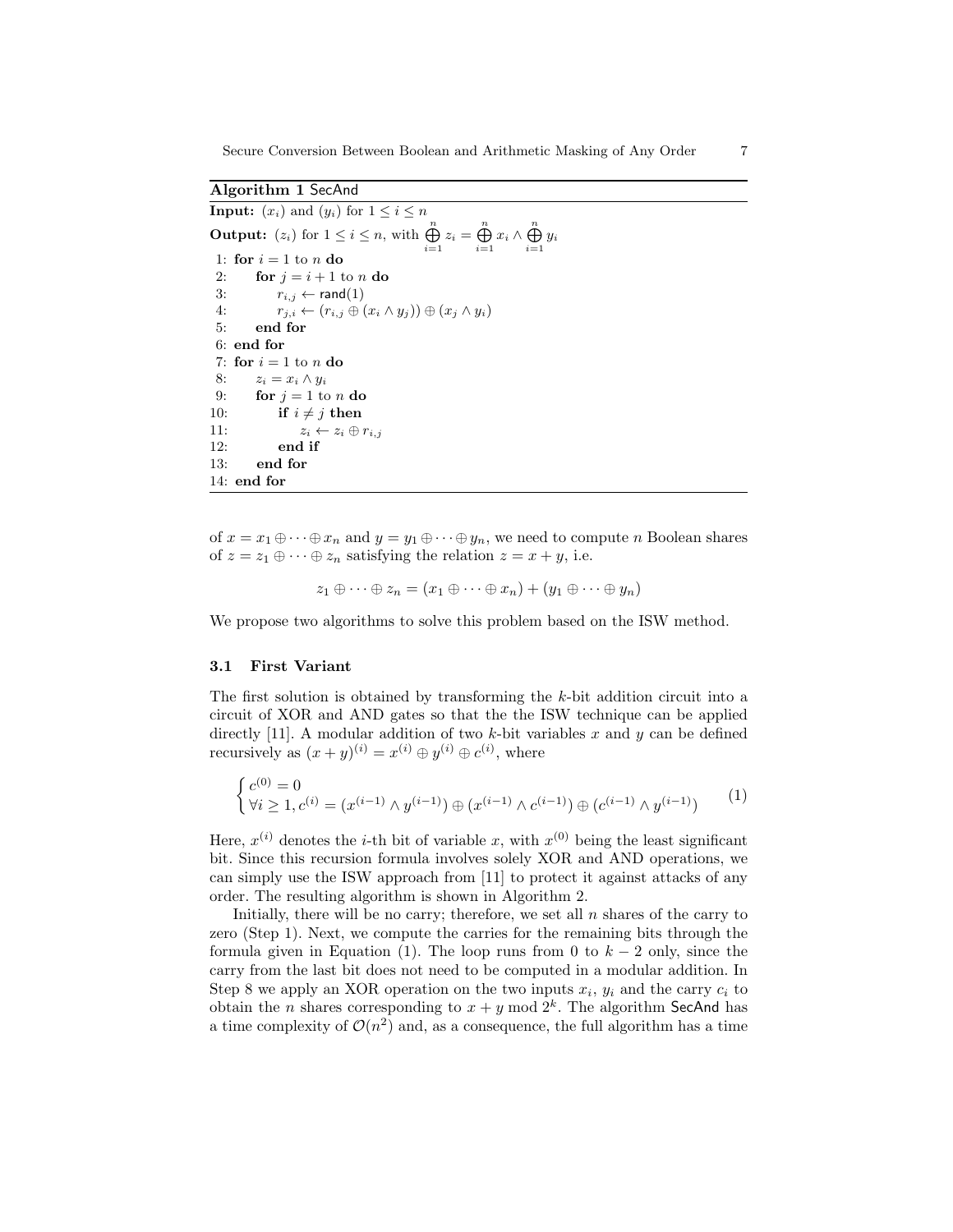Algorithm 2 SecAdd

**Input:**  $(x_i)$  and  $(y_i)$  for  $1 \leq i \leq n$ **Output:**  $(z_i)$  for  $1 \leq i \leq n$ , with  $\bigoplus_{i=1}^{n} z_i = \bigoplus_{i=1}^{n} x_i + \bigoplus_{i=1}^{n} y_i$ 1:  $(c_i^{(0)}$ 1:  $(c_i^{(0)})_{1 \le i \le n} \leftarrow 0$   $\triangleright$  Initially carry is zero  $\triangleright$  Compute carry bit by bit 2: for  $j = 0$  to  $k - 2$  do .  $\triangleright$  Compute carry bit by bit 3:  $(xy_i^{(j)})_{1 \leq i \leq n} \leftarrow \textsf{SecAnd}((x_i^{(j)})_{1 \leq i \leq n}, (y_i^{(j)})_{1 \leq i \leq n})$   $\qquad \qquad \triangleright x^{(j)} \wedge y$  $\triangleright x^{(j)} \wedge y^{(j)}$ 4:  $(xc_i^{(j)})_{1 \leq i \leq n}$  ← SecAnd $((x_i^{(j)})_{1 \leq i \leq n}, (c_i^{(j)})_{1 \leq i \leq n})$  ⊳  $x^{(j)} \wedge c$  $\triangleright x^{(j)} \wedge c^{(j)}$ 5:  $(y c_i^{(j)})_{1 \le i \le n} \leftarrow \textsf{SecAnd}((y_i^{(j)})_{1 \le i \le n}, (c_i^{(j)})_{1 \le i \le n}) \qquad \qquad \triangleright y^{(j)} \wedge c$  $\triangleright$   $y^{(j)} \wedge c^{(j)}$ 6:  $(c_i^{(j+1)})_{1 \leq i \leq n} \leftarrow (xy_i^{(j)})_{1 \leq i \leq n} \oplus (xc_i^{(j)})_{1 \leq i \leq n} \oplus (yc_i^{(j)})_{1 \leq i \leq n}$ 7: end for 8:  $(z_i)_{1\leq i\leq n}$   $\leftarrow$   $(x_i)_{1\leq i\leq n}$   $\oplus$   $(y_i)_{1\leq i\leq n}$   $\oplus$   $(c_i)_{1\leq i\leq n}$   $\qquad \qquad$   $\triangleright$   $z = x + y = x \oplus y \oplus c$ 9: return  $(z_i)_{1 \leq i \leq n}$ 

complexity of  $\mathcal{O}(n^2k)$ . Algorithm 2 has to perform AND and XOR operations only. Due to the ISW scheme, we already know that such a circuit is protected from attacks of order t, where  $n \geq 2t+1$ . This proves the following theorem and shows the security of Algorithm 2 in the ISW model.

**Theorem 4.** Let  $(x_i)_{1\leq i \leq n}$  and  $(y_i)_{1\leq i \leq n}$  be the input shares of Algorithm 2 and let  $2t < n$ . For any set of t intermediate variables, there exists a subset  $I \subset [1,n]$  of indices such that  $|I| \leq n-1$ , whereby the shares  $x_{|I}$  and  $y_{|I}$  can perfectly simulate those t intermediate variables as well as the output shares  $z_{|I}$ .

## 3.2 Second Variant

The second approach is based on the recursion from Goubin's theorem (Theorem 2), which uses the relation  $x + y = x \oplus y \oplus u_{k-1}$ , where  $u_{k-1}$  is obtained from the following recursion formula:

$$
\begin{cases} u_0 = 0\\ \forall i \geq 0, u_{i+1} = 2[u_i \wedge (x \oplus y) \oplus (x \wedge y)] \end{cases}
$$

Algorithm 3 represents the solution based on Goubin's formula to compute the addition. Here, the function SecAnd is called with arguments of a size of  $k$  bits instead of 1-bit arguments as in Algorithm 2. In this setting, the ISW scheme has to be adapted as follows: (i) all 1-bit variables defined over  $\mathbb{F}_2$  are replaced by k-bit variables defined over  $\mathbb{F}_{2^k}$ ; (ii) the 1-bit XOR operations are replaced by k-bit XOR operations; and (iii) the 1-bit AND operations are replaced by  $k$ bit AND operations. This extension still preserves the security of the original scheme. Note that this method has been used before in the higher-order secure masking technique for AES proposed by Rivain and Prouff [20].<sup>1</sup>

<sup>&</sup>lt;sup>1</sup> In the Rivain-Prouff masking scheme, the AND operations over  $\mathbb{F}_2$  were replaced with multiplications over  $\mathbb{F}_{2^k}$  instead of AND operations over  $\mathbb{F}_{2^k}.$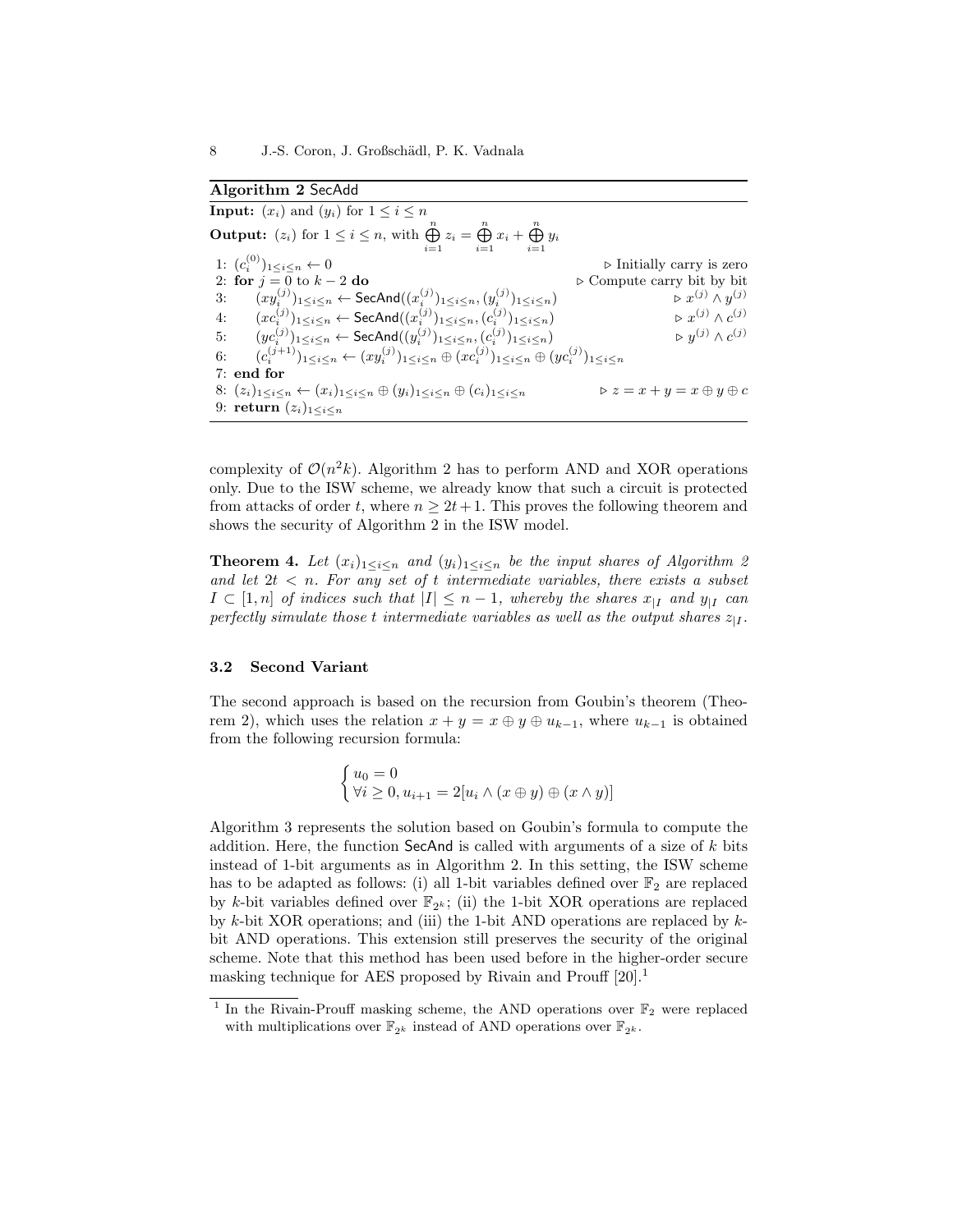Algorithm 3 SecAddGoubin **Input:**  $(x_i)$  and  $(y_i)$  for  $1 \leq i \leq n$ **Output:**  $(z_i)$  for  $1 \leq i \leq n$ , with  $\bigoplus_{i=1}^{n} z_i = \bigoplus_{i=1}^{n} x_i + \bigoplus_{i=1}^{n} y_i$ 1:  $(w_i)_{1 \leq i \leq n} \leftarrow \text{SecAnd}((x_i)_{1 \leq i \leq n}, (y_i)_{1 \leq i \leq n})$  .  $\downarrow$   $\rightarrow$   $\omega = x \wedge y$ 2:  $(u_i)_{1 \leq i \leq n} \leftarrow 0$  > Initialize shares of u to zero 3:  $(a_i)_{1 \leq i \leq n} \leftarrow (x_i)_{1 \leq i \leq n} \oplus (y_i)_{1 \leq i \leq n}$   $\triangleright a = x \oplus y$ 4: for  $j = 1$  to  $k - 1$  do 5:  $(ua_i)_{1 \leq i \leq n} \leftarrow \mathsf{SecAnd}\left((u_i)_{1 \leq i \leq n}, (a_i)_{1 \leq i \leq n}\right)$ 6:  $(u_i)_{1 \leq i \leq n} \leftarrow (ua_i)_{1 \leq i \leq n} \oplus (w_i)_{1 \leq i \leq n}$ 7:  $(u_i)_{1 \leq i \leq n} \leftarrow 2(u_i)_{1 \leq i \leq n}$   $\qquad \qquad \triangleright u \leftarrow 2(u \land a \oplus \omega)$ 8: end for 9:  $(z_i)_{1 \leq i \leq n} \leftarrow (x_i)_{1 \leq i \leq n} \oplus (y_i)_{1 \leq i \leq n} \oplus (u_i)_{1 \leq i \leq n}$   $\triangleright z = x + y = x \oplus y \oplus u$ 10: return  $(z_i)_{1 \leq i \leq n}$ 

The time complexity of Algorithm 3 is still  $\mathcal{O}(n^2k)$ . However, in practice, this algorithm will be faster for two reasons: (i) the number of calls to the function SecAnd inside the loop is reduced from three to one, and (ii) all the operations are directly performed on the k-bit variables instead of single bits, thus there is no need to perform bit manipulations. Similar to Algorithm 2, it is easy to see that the security of Algorithm 3 follows from the original ISW scheme.

**Theorem 5.** Let  $(x_i)_{1 \leq i \leq n}$  and  $(y_i)_{1 \leq i \leq n}$  be the input shares of Algorithm 3 and let  $2t < n$ . For any set of t intermediate variables, there exists a subset  $I \subset [1,n]$  of indices such that  $|I| \leq n-1$ , whereby the shares  $x_{|I}$  and  $y_{|I}$  can perfectly simulate those t intermediate variables as well as the output shares  $z_{|I}$ .

# 4 Secure Arithmetic to Boolean Masking for any Order

In this section, we describe two new algorithms for conversion from arithmetic to Boolean masking of any order. That is, given  $n$  arithmetic shares with the property  $x = A_1 + \cdots + A_n$ , our algorithms output the corresponding Boolean shares satisfying  $x = x_1 \oplus \cdots \oplus x_n$ , secure against attacks of order t, where  $2t \leq n-1$ . We describe in Section 5 the algorithm for secure conversion in the other direction, i.e. from Boolean to arithmetic masking.

We first present a straightforward algorithm with complexity  $\mathcal{O}(n^3k)$ , where  $n$  and  $k$  are the number of shares and the register size, respectively. Then, we give an improved algorithm with a complexity of  $\mathcal{O}(n^2k)$ . Internally, both algorithms use the secure addition function we described in Section 3. Though it is more efficient in practice to perform secure addition directly on Boolean shares (due to the overhead of converting between the masks twice), such conversion algorithms may still be useful, e.g. when the required number of conversions is lower than the required number of secure additions.<sup>2</sup>

<sup>2</sup> For HMAC-SHA-1, it is more efficient to perform secure addition directly on the Boolean shares, as we will show later.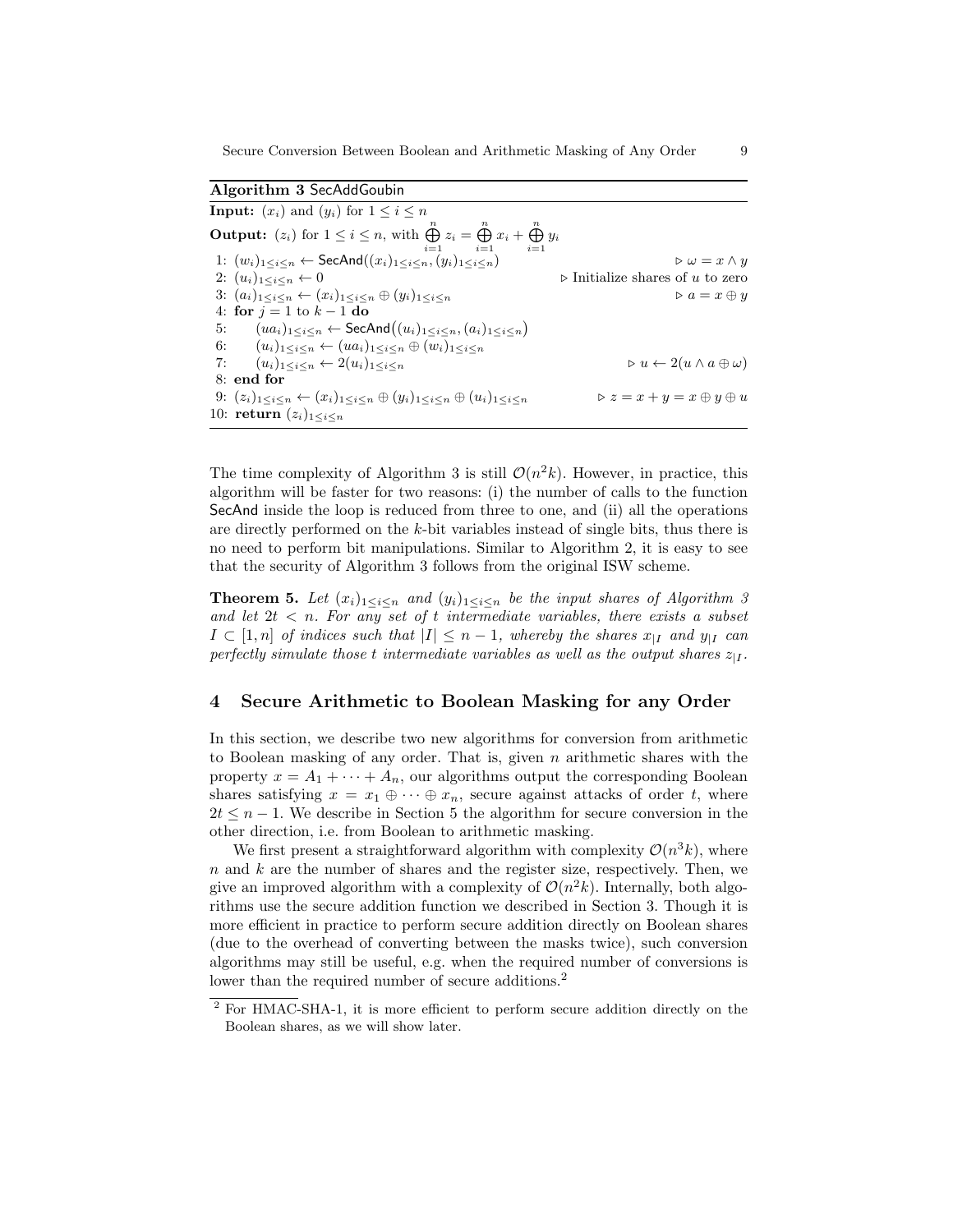10 J.-S. Coron, J. Großschädl, P. K. Vadnala

# 4.1 A Simple Algorithm with Complexity  $\mathcal{O}(n^3k)$

We first describe a simple approach for converting from arithmetic to Boolean masking with complexity  $\mathcal{O}(n^3k)$ . Assume that a sensitive variable x is shared among  $n$  arithmetic masks as follows:

$$
x = A_1 + \dots + A_n \tag{2}
$$

We separately re-share each of the arithmetic shares  $A_i$  ( $1 \leq i \leq n$ ) into n random Boolean shares  $x_{i,j}$   $(1 \leq j \leq n)$  so that  $A_i = x_{i,1} \oplus \cdots \oplus x_{i,n}$ . Hence, the sensitive variables  $x$  is now given as:

$$
x = (x_{1,1} \oplus \cdots \oplus x_{1,n}) + \cdots + (x_{n,1} \oplus \cdots \oplus x_{n,n})
$$
\n
$$
(3)
$$

For each arithmetic share  $A_i$   $(1 \leq i \leq n)$ , such re-sharing can be accomplished by generating  $x_{i,j}$  independently at random for  $2 \leq j \leq n$  and letting  $x_{i,1} =$  $A_i \oplus x_{i,2} \oplus \cdots \oplus x_{i,n}$ . We then sequentially add the  $A_i$ 's using their *n*-Boolean shared representation  $A_i = \bigoplus_{j=1}^n x_{i,j}$ . For this, we use either the SecAdd or the SecAddGoubin algorithm from Section 3. Eventually, we get the final result  $x$  in Boolean form as

$$
x = z_1 \oplus \cdots \oplus z_n \tag{4}
$$

Since each of the  $n-1$  calls to SecAdd has a complexity of  $\mathcal{O}(n^2k)$ , the overall complexity of the arithmetic to Boolean conversion is  $\mathcal{O}(n^3k)$ .

**Theorem 6.** Let  $(A_i)_{1 \leq i \leq n}$  be the input shares of the previous algorithm and let  $2t < n$ . For any set of t intermediate variables, there exists a subset  $I \subset [1,n]$ of indices such that  $|I| \leq 2t < n$ , whereby the shares  $A_{|I|}$  can perfectly simulate those t intermediate variables as well as the output shares  $z_{|I}$ .

*Proof.* We show how to simulate any set of t probes, for  $2t < n$ . We firstly consider the initial re-sharing of the arithmetic shares  $A_i$  ( $1 \leq i \leq n$ ). At first, the set I is empty. If there is a probe in the re-sharing of  $A_i$ , we add the index i to I. Then, we consider the second part of the algorithm, starting from Equation (3) to the final result given by Equation (4). This second part is essentially an iteration of a circuit obtained through the ISW transform. Therefore, by applying the ISW methodology, we can simply continue with the construction of the subset  $I$ , so that any probe in this second part, and any of the output shares  $z_{|I}$ , can be perfectly simulated by knowing the inputs  $x_{i,j}$  for  $j \in I$  and for all  $1 \leq i \leq n$ ; moreover, we know from the ISW methodology that  $|I| \leq 2t < n$ .

For any  $i \notin I$ , since the re-sharing of  $A_i$  is not probed, we can perfectly simulate the  $x_{i,j}$  for  $j \in I$  without knowing  $A_i$ . Namely, since  $|I| \leq 2t < n$ , the  $x_{i,j}$  for  $j \in I$  form a proper subset of n shares, and we can perfectly simulate such a subset without knowing  $A_i$  by generating the values independently and uniformly at random. For  $i \in I$ , we can simulate the  $x_{i,j}$  in the same way as in the "real" circuit because we know the input  $A_i$ . Therefore, as required, we can perfectly simulate the  $x_{i,j}$  for  $j \in I$  and all  $1 \leq i \leq n$ .

In summary, the t probes as well as the output shares  $z_{\parallel I}$  can be perfectly simulated from the knowledge of the input shares  $A_{|I}$ , where  $|I| \leq 2t < n$ .  $\Box$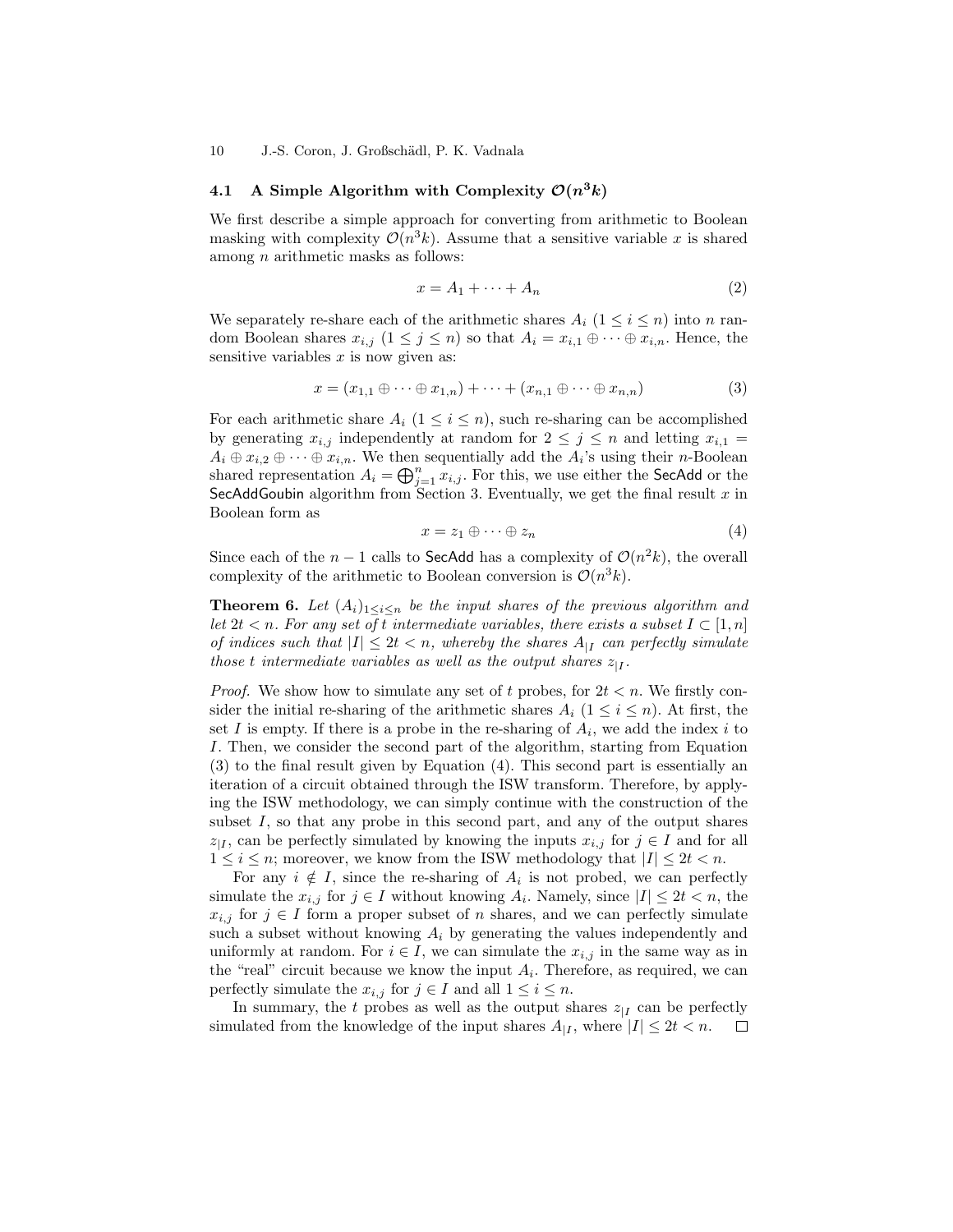It is easy to observe that one can improve the complexity of this algorithm by using fewer shares at the beginning. In particular, Equation (3) contains a total of  $n^2$  shares, while only n are necessary. Therefore, at the beginning, we use only two shares for every  $A_i$  instead of n shares. Then, we build a tree where at each layer the number of additive terms is divided by two, while the number of Boolean shares within an additive term is doubled. In this way, the overall number of shares remains  $n \text{ or } 2n$  at each level, and so the complexity becomes  $\mathcal{O}(n^2k)$  instead of  $\mathcal{O}(n^3k)$ . We provide a complete description below.

#### 4.2 Our New Arithmetic to Boolean Conversion Algorithm

In this section, we describe our new algorithm for converting from arithmetic to Boolean masking with a complexity of  $\mathcal{O}(n^2k)$ . Our algorithm is best described recursively. Assume that we already found an algorithm  $A_{n/2}$  for converting a set of  $n/2$  arithmetic shares  $A_i$  into  $n/2$  Boolean shares  $x_i$  such that

$$
A_1 + \cdots + A_{n/2} = x_1 \oplus \cdots \oplus x_{n/2}.
$$

Now, given as input a variable x represented with n arithmetic shares  $A_i$ :

$$
x = A_1 + \dots + A_n
$$

we can first apply algorithm  $A_{n/2}$  separately on the two halves to get

$$
x = (A_1 + \dots + A_{n/2}) + (A_{n/2+1} + \dots + A_n)
$$
  
=  $(x_1 \oplus \dots \oplus x_{n/2}) + (y_1 \oplus \dots \oplus y_{n/2})$ 

We now apply a simple expansion step, in which the  $n/2$  shares  $x_i$  and  $y_i$  are each expanded to  $n$  shares. This can be done by randomly splitting every share  $x_i$  into  $x_i = x'_{2i-1} \oplus x'_{2i}$  and similarly for  $y_i = y'_{2i-1} \oplus y'_{2i}$ . We obtain:

$$
x = (x'_1 \oplus \cdots \oplus x'_n) + (y'_1 \oplus \cdots \oplus y'_n)
$$

Then, we apply the *n*-Boolean addition circuit SecAdd or SecAddGoubin from Section 3 to obtain x represented with n Boolean shares  $x = z_1 \oplus \cdots \oplus z_n$  as required.

We now show that the algorithm has a complexity of  $\mathcal{O}(n^2k)$ . For the sake of simplicity, we assume that n is a power of two. Let  $T_i$  be the execution time of  $A_i$ , which takes i arithmetic shares as input. We proceed by induction, based on the assumption that  $T_i \leq c \cdot i^2$  for all  $i \leq n/2$  and some constant c. When running algorithm  $A_n$  with n shares, one first applies  $A_{n/2}$  on both halves, and then executes the expansion step (with  $3n$  steps). Finally, the SecAdd algorithm is performed, which gives:

$$
T_n \le 2T_{n/2} + 3n + c' \cdot n^2 \le 2c \cdot (n/2)^2 + 3n + c' \cdot n^2
$$

for some constant  $c'$ , such that the execution time of SecAdd with n shares is  $\leq c' \cdot n^2$ . We get:

$$
T_n \le (c/2 + 3 + c') \cdot n^2
$$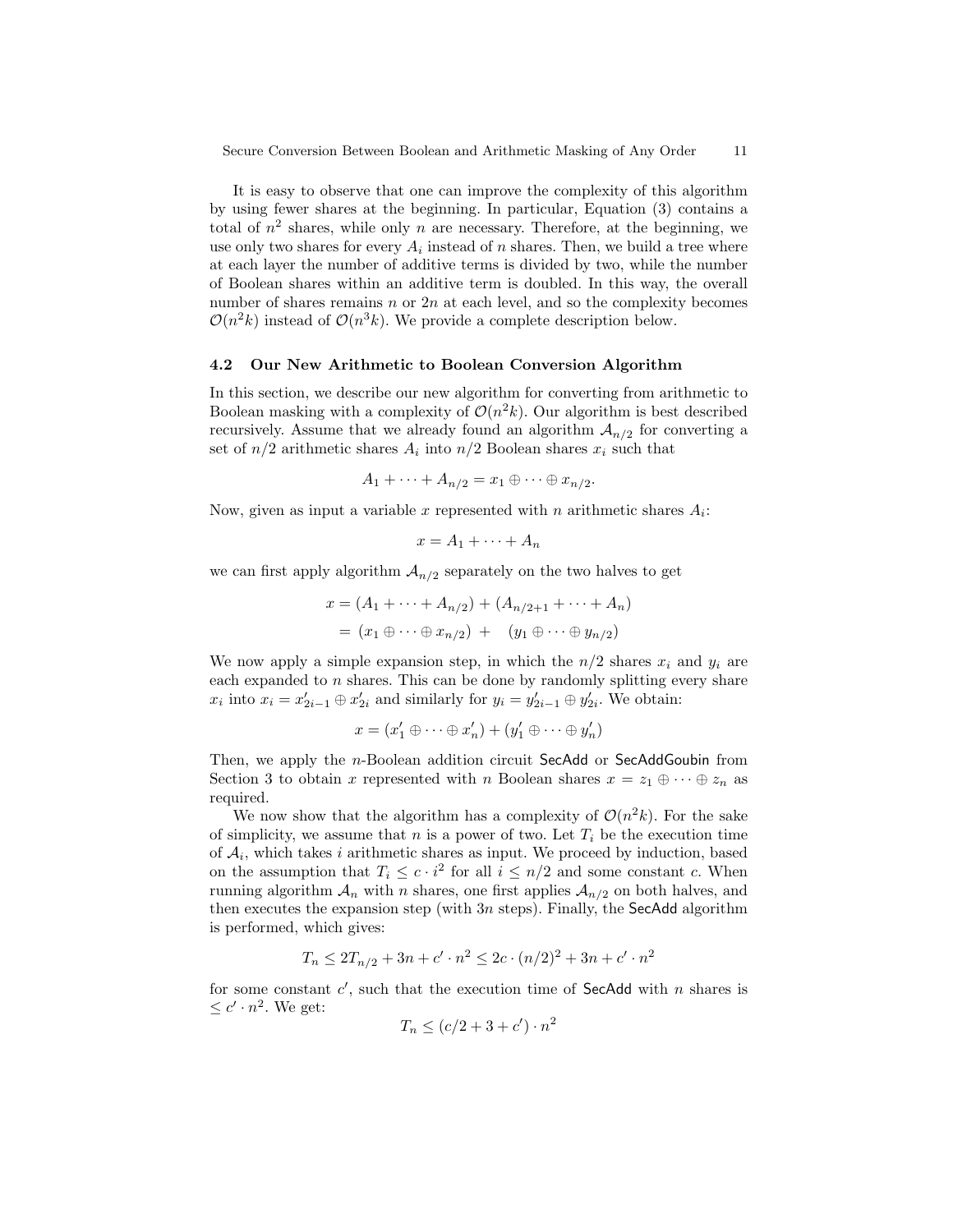Algorithm 4 ConvertA→B **Input:**  $(A_i)$  for  $1 \leq i \leq n$ **Output:**  $(z_i)$  for  $1 \leq i \leq n$ , with  $\bigoplus_{i=1}^{n} z_i = \sum_{i=1}^{n} A_i$ 1: If  $n = 1$  then return  $A_1$ 2:  $(x_i)_{1 \leq i \leq n/2}$  ← ConvertA→B  $((A_i)_{1 \leq i \leq n/2})$ 3:  $(x'_i)_{1 \leq i \leq n}$   $\leftarrow$  Expand  $((x_i)_{1 \leq i \leq n/2})$  $\triangleright \bigoplus_{i=1}^{n} x'_{i} = \bigoplus_{i=1}^{n/2} x_{i} = \sum_{i=1}^{n/2} A_{i}$ 4:  $(y_i)_{1 \leq i \leq n/2}$  ← ConvertA→B  $((A_i)_{n/2+1 \leq i \leq n})$ 5:  $(y'_i)_{1 \leq i \leq n} \leftarrow \textsf{Expand}((y_i)_{1 \leq i \leq n/2})$  $\triangleright \bigoplus_{i=1}^{n} y'_{i} = \bigoplus_{i=1}^{n/2} y_{i} = \sum_{i=n/2+1}^{n} A_{i}$ 6:  $(z_i)_{1 \leq i \leq n} \leftarrow \mathsf{SecAdd}\left((x'_i)_{1 \leq i \leq n}, (y'_i)_{1 \leq i \leq n}\right)$ 7: return  $(z_i)_{1 \leq i \leq n}$  $\bigoplus_{i=1}^{n} z_i = \bigoplus_{i=1}^{n} x'_i + \bigoplus_{i=1}^{n} y'_i = \sum_{i=1}^{n} A_i$ 

#### Algorithm 5 Expand

**Input:**  $x_i$  for  $1 \leq i \leq n$ **Output:**  $y_i$  for  $1 \le i \le 2n$  with  $\bigoplus_{i=1}^{2n} y_i = \bigoplus_{i=1}^n x_i$ 1:  $(r_i)_{1 \leq i \leq n} \leftarrow \textsf{Rand}(k)$ 2:  $(y_{2i})_{1 \leq i \leq n} \leftarrow (x_i \oplus r_i)_{1 \leq i \leq n}$ 3:  $(y_{2i+1})_{1 \leq i \leq n}$  ←  $(r_i)_{1 \leq i \leq n}$ 4: return  $(y_i)_{1 \leq i \leq 2n}$ 

Hence, it suffices to fix the constant c so that  $3 + c' \leq c/2$  to get  $T_n \leq c \cdot n^2$  as required to prove the result. A formal description of our new conversion method can be found in Algorithm 4, which, in turn, uses the expansion step specified in Algorithm 5. The following theorem confirms that Algorithm 4 is secure in the ISW framework.

**Theorem 7.** Let  $(A_i)_{1 \leq i \leq n}$  be the input shares of Algorithm 4. For any set of t intermediate variables and any k output shares, there exists a subset  $I \subset [1,n]$  of indices such that  $|I| \leq k + 2t$ , where the shares  $A_{|I|}$  can perfectly simulate those t intermediate variables as well as the output shares  $x_{|I}$ .

Proof. We first prove the following property of the Expand method.

**Lemma 1.** In Algorithm 5, a set of k outputs  $(k \leq 2n)$  and t probes  $(t \leq n)$ can be perfectly simulated using at most  $\lfloor k/2 \rfloor + t$  inputs.

*Proof of Lemma 1.* We proceed by induction. When  $n = 1$ , the algorithm gets only x as input and outputs  $(x \oplus r, r)$  for a uniformly random r. Now, we have to distinguish between the following two cases: there is no probe  $(t = 0)$ , and there is at least one probe  $(t > 1)$ .

In the latter case, i.e. there is at least one probe (for x, or r, or  $x \oplus r$ ), then  $t \geq 1$  and the probe can be perfectly simulated by using the input x and generating r uniformly at random. This will also perfectly simulate both outputs. As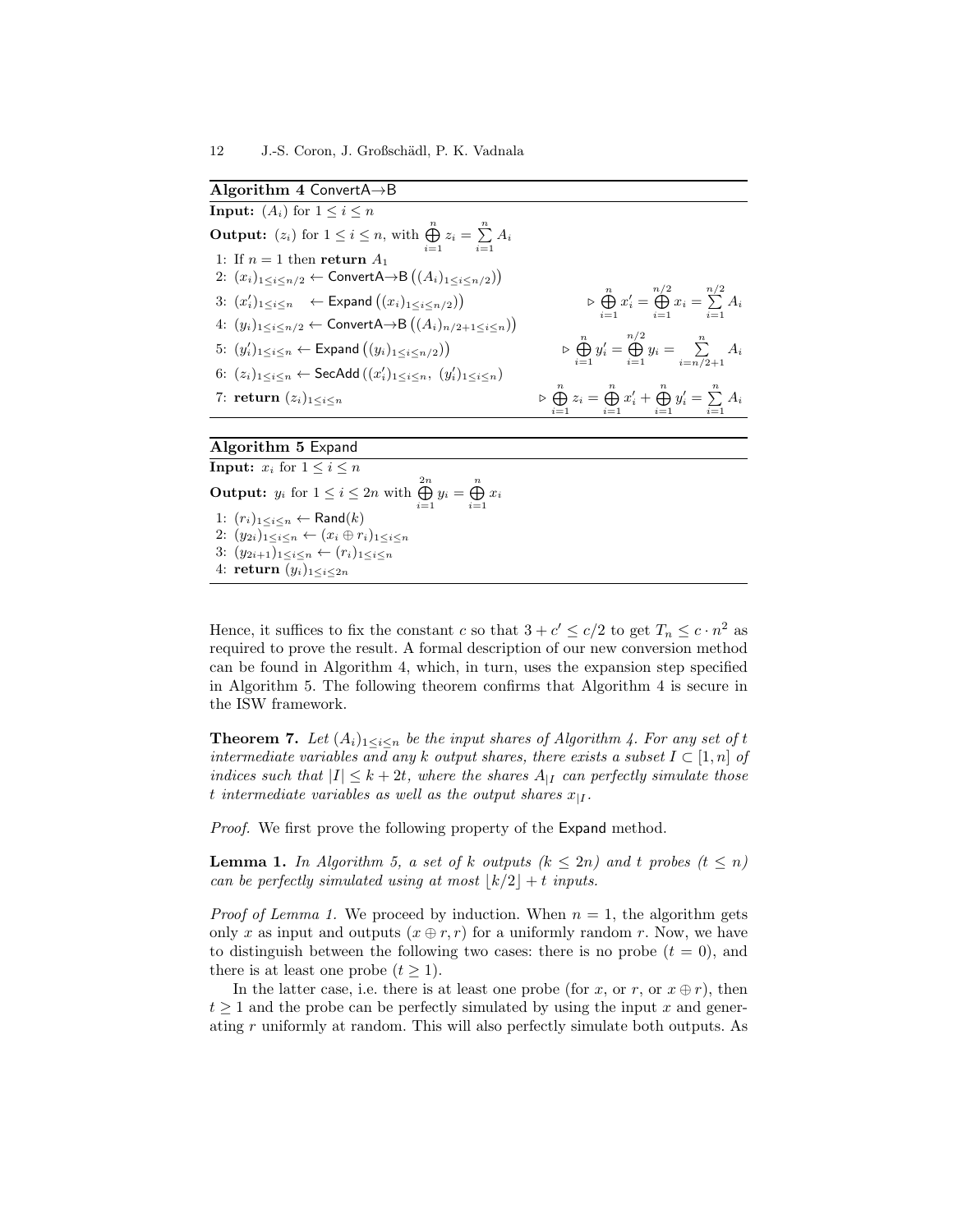a consequence, for  $t = 1$  and any k with  $0 \leq k \leq 2$ , we can perfectly simulate the t probes and the k outputs using at most  $1 \leq \lfloor k/2 \rfloor + t$  inputs.

We now assume that there are no probes  $(t = 0)$ . If no output needs to be simulated (i.e.  $k = 0$ ), then knowledge of the input x is not required. If only a single output must be simulated  $(k = 1)$ , where either  $y_1 = x \oplus r$  or  $y_2 = r$  has to be simulated, such output can be perfectly simulated by generating a random number uniformly, without knowing x. Finally, if  $k = 2$ , then one input is required. Therefore, for any k with  $0 \leq k \leq 2$ , the number of required inputs is always at most  $\lfloor k/2 \rfloor + t$ .

For  $n > 1$ , let us consider the *i*-th sub-circuit and denote the number of outputs to be simulated by  $k_i$  and the number of probes by  $t_i$  for  $1 \leq i \leq n$ . Based on the above arguments, the total number of inputs needed for the simulation is then at most

$$
\sum_{i=1}^{n} \lfloor k_i/2 \rfloor + t_i \le \lfloor k/2 \rfloor + t,
$$

which finally proves the Lemma.

The proof of Theorem 7 is obtained via induction on the number of shares n. We assume that the result holds for  $n/2$  and prove that it holds for n. We distinguish among 5 sets of probes:

- The  $t_A$  probes for the Secure Addition subroutine (Line 6 of Algorithm 4).
- The  $t_{EL}$  and  $t_{ER}$  probes for the left and right Expand circuit, respectively (lines 3 and 5 of Algorithm 4).
- The  $t_{CL}$  and  $t_{CR}$  probes for the left and right Arithmetic to Boolean conversion circuit, respectively (lines 2 and 4 of Algorithm 4).

From the security proof of the SecAnd algorithm given in [11], we know that a set of k outputs and  $t_A$  probes can be simulated using a subset of  $k + 2t_A$ inputs in each of the two input shares  $x_i'$  and  $y_i'$ . Therefore, the property also holds for the SecAdd algorithm.

According to Lemma 1, a set of  $k + 2t_A$  outputs and  $t_{EL}$  (resp.  $t_{ER}$ ) probes can be simulated using at most  $\lfloor (k + 2t_A)/2 \rfloor + t_{EL} = \lfloor k/2 \rfloor + t_A + t_{EL}$  inputs (resp.  $|k/2| + t_A + t_{ER}$  inputs). Since the result is assumed to hold for  $n/2$ , the  $|k/2| + t_A + t_{EL}$  outputs and the  $t_{CL}$  probes of the left conversion can be simulated using at most  $|k/2| + t_A + t_{EL} + 2t_{CL}$  inputs. An upper bound of the number of inputs for the right conversion can be derived in the same way. As a consequence, the total number of required inputs is at most  $k + 2t$  according to the following equation

$$
|I| \leq \lfloor k/2 \rfloor + t_A + t_{EL} + 2t_{CL} + \lfloor k/2 \rfloor + t_A + t_{ER} + 2t_{CR}
$$
  
\n
$$
\leq k + 2(t_A + t_{EL} + t_{ER} + t_{CL} + t_{CR})
$$
  
\n
$$
\leq k + 2t,
$$

which proves Theorem 7.

 $\Box$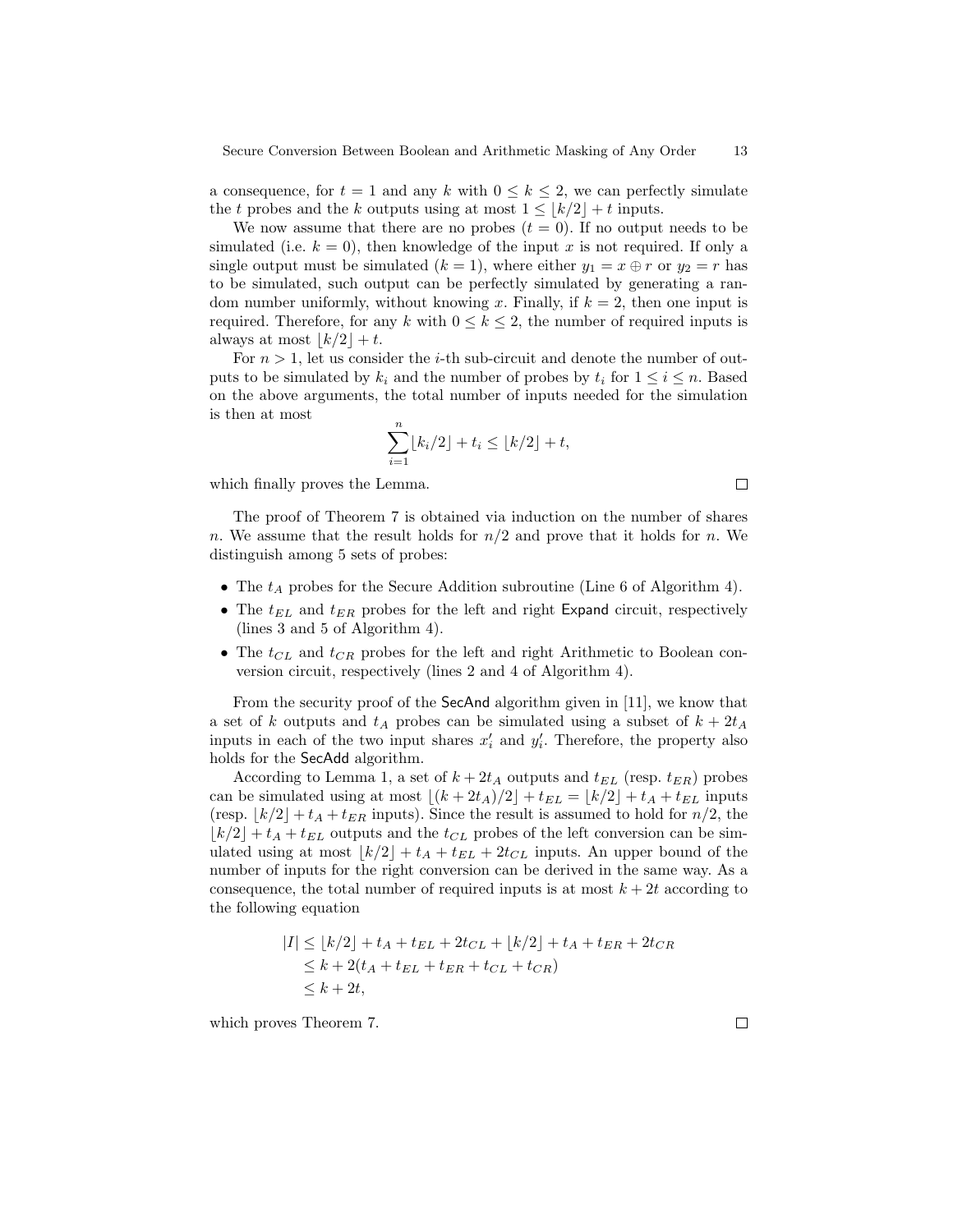# 5 From Boolean to Arithmetic Masking of Any Order

We now present a new algorithm for converting in the other direction, i.e. from Boolean to arithmetic masking, again with a complexity of  $\mathcal{O}(n^2k)$ . Algorithm 6 specifies our arithmetic-to-Boolean conversion in detail.

Algorithm 6 Conversion from Boolean to Arithmetic Masking **Input:**  $(x_i)$  for  $1 \leq i \leq n$ **Output:**  $(A_i)$  for  $1 \leq i \leq n$ , with  $\sum_{i=1}^{n} A_i = \bigoplus_{i=1}^{n} x_i$ 1:  $(A_i)_{1 \leq i \leq n-1}$  ← Rand $(k)$ 2:  $(A'_i)_{1 \leq i \leq n-1} \leftarrow (-A_i)_{1 \leq i \leq n-1}, A'_n \leftarrow 0$ 3:  $(y_i)_{1 \leq i \leq n}$  ← ConvertA→B $((A'_i)_{1 \leq i \leq n})$  $\varphi \bigoplus_{i=1}^n y_i = \sum_{i=1}^n A'_i = -\sum_{i=1}^{n-1} A_i$ 4:  $(z_i)_{1 \leq i \leq n}$  ← SecAdd $((x_i)_{1 \leq i \leq n}, (y_i)_{1 \leq i \leq n})$  $\varphi \bigoplus_{i=1}^n z_i = \bigoplus_{i=1}^n x_i + \bigoplus_{i=1}^n y_i$ 5:  $A_n \leftarrow \text{FullXor}((z_i)_{1 \leq i \leq n})$  $\triangleright A_n = \bigoplus_{i=1}^n z_i = \bigoplus_{i=1}^n x_i - \sum_{i=1}^{n-1} A_i$ 6: return  $(A_i)_{1 \leq i \leq n}$ .  $\sum_{i=1}^n A_i = \bigoplus_{i=1}^n x_i$ 

We use the same randomized XOR method as in [5] to compute  $A_n \leftarrow \bigoplus^n$  $\bigoplus_{i=1} z_i$ ; we recall this method in Algorithm 7. The randomized XOR method, in turn, uses Algorithm 8 (which was first proposed by Rivain and Prouff [20]) to refresh the masks.

Algorithm 7 FullXor **Input:**  $y_1, \ldots, y_n$ **Output:** y such that  $y = y_1 \oplus \cdots \oplus y_n$ 1: for  $i = 1$  to n do  $(y_1, \ldots, y_n) \leftarrow$  RefreshMasks $(y_1, \ldots, y_n)$ 2: return  $y_1 \oplus \cdots \oplus y_n$ 

#### Algorithm 8 RefreshMasks

**Input:**  $z_1, \ldots, z_n$  such that  $z = z_1 \oplus \cdots \oplus z_n$ **Output:**  $z_1, \ldots, z_n$  such that  $z = z_1 \oplus \cdots \oplus z_n$ 1: for  $j = 2$  to n do 2:  $tmp \leftarrow \text{Rand}(k)$ 3:  $z_1 \leftarrow z_1 \oplus tmp$ 4:  $z_j \leftarrow z_j \oplus tmp$ 5: end for 6: return  $z_1, \ldots, z_n$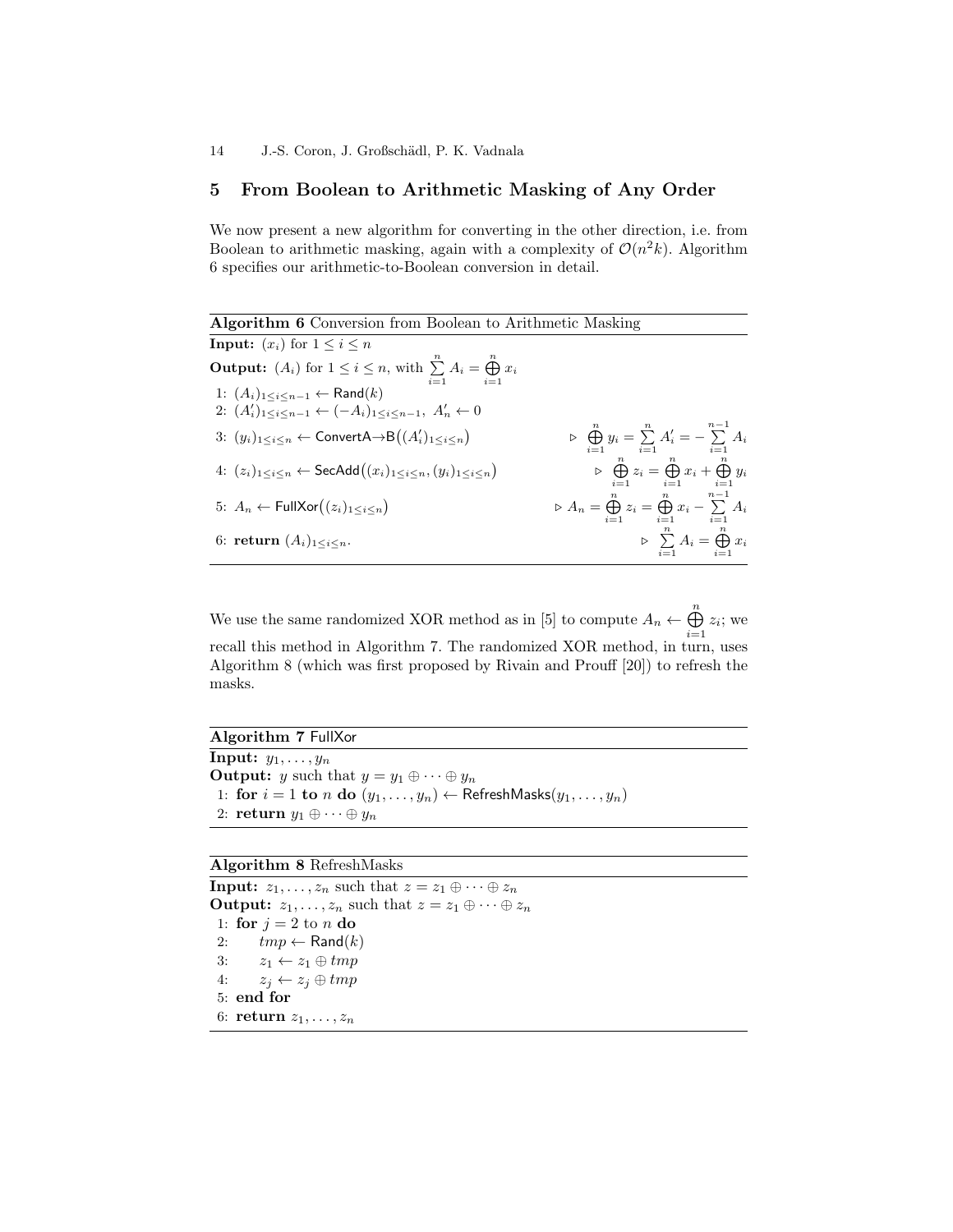The following theorem proves the security of Algorithm 6 in the ISW model; the proof is provided in Appendix A.

**Theorem 8.** Let  $(x_i)_{1\leq i\leq n}$  be the input shares of Algorithm 6. For any set of t intermediate variables with  $2t < n$ , there exists a subset  $I \subset [1,n]$  of indices such that  $|I| \leq 2t$ , whereby the shares  $x_{|I}$  can perfectly simulate those t intermediate variables as well as the output shares  $A_{|I}$ .

# 6 Implementation Results

We have implemented all the solutions proposed in this paper on a 32-bit AVR microcontroller for security level  $t = 2, 3$ . We then applied all these techniques to HMAC-SHA-1 and compared the running time with respect to an unmasked implementation. Table 1 gives the running time of the addition and conversion algorithms along with the number of calls to the rand function for security level  $t = 2, 3$ . As expected, the addition algorithms using Goubin's theorem (i.e. the second variant presented in Section 3.2) outperform the first variant (given in Section 3.1). Therefore, we applied the second variant to implement the secure conversion algorithms.

**Table 1.** Execution times of all algorithms (in thousands of clock cycles) for  $t = 2, 3$ and the number of calls to the rand function

| Algorithm                       | Time | rand |  |
|---------------------------------|------|------|--|
| second-order addition           |      |      |  |
| Algorithm 2                     | 87   | 1240 |  |
| Algorithm 3                     | 26   | 320  |  |
| second-order conversion         |      |      |  |
| Algorithm 4                     | 54   | 484  |  |
| $\overline{\text{Algorithm}}$ 6 | 81   | 822  |  |
| third-order addition            |      |      |  |
| Algorithm 2                     | 156  | 2604 |  |
| $\overline{\text{Algorithm}}$ 3 | 46   | 672  |  |
| third-order conversion          |      |      |  |
| Algorithm 4                     | 121  | 1288 |  |
| Algorithm 6                     | 162  | 1997 |  |

HMAC-SHA-1. The hash function SHA-1 operates on blocks of 512 bits and produces a 160-bit message digest. Each message block is divided into 16 words of 32-bits each, which are extended to produce 64 further words (i.e. the total number of words is 80). The main loop contains 80 iterations corresponding to each of these 80 words. In order to protect HMAC-SHA-1 against side-channel attacks, we follow two different approaches, which are summarized below.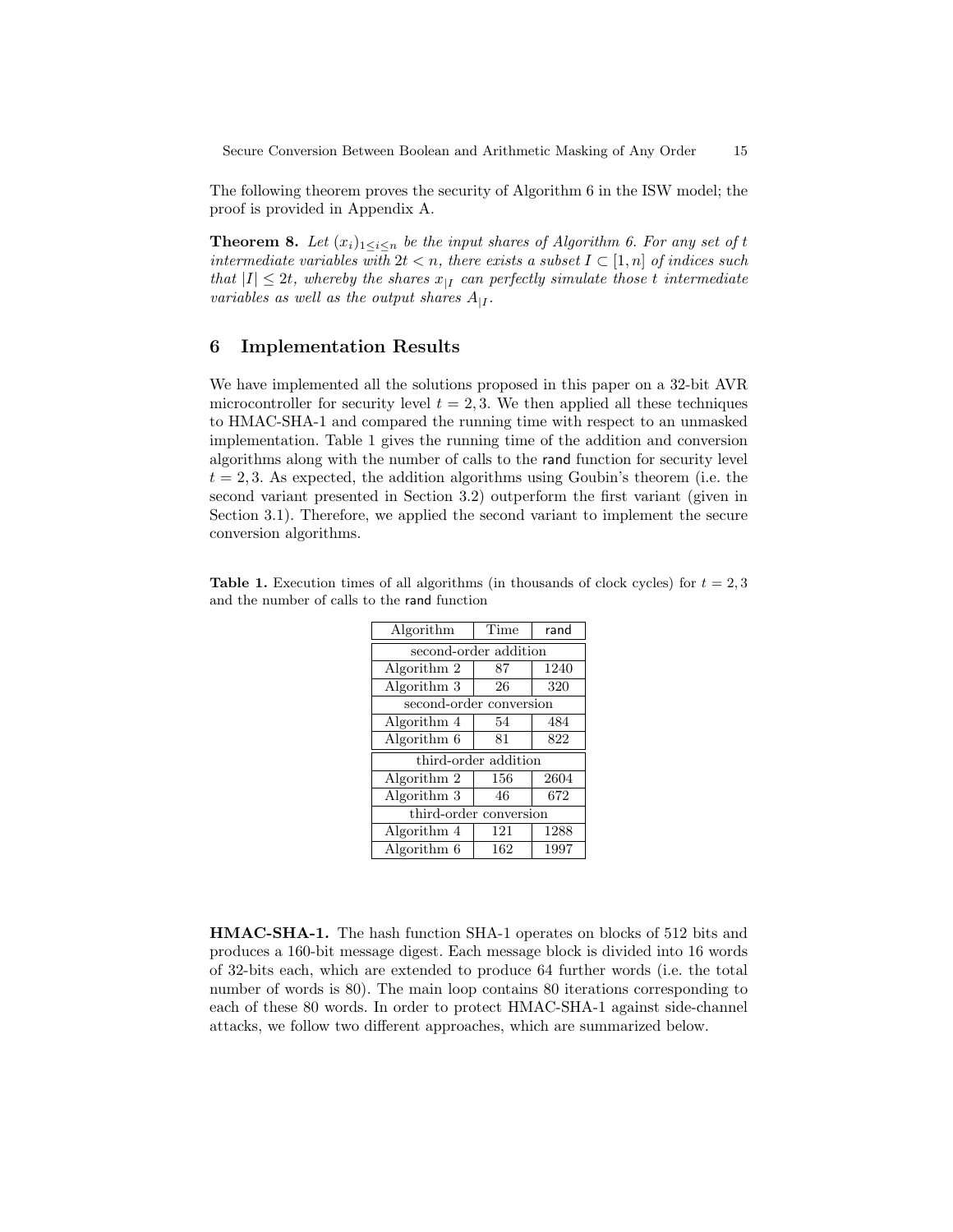#### 16 J.-S. Coron, J. Großschädl, P. K. Vadnala

In the first approach, we use Boolean masking and perform secure addition on Boolean shares directly whenever required. Every iteration of the main loop requires four 32-bit additions, which amounts in a total of 320 additions for 80 iterations. Moreover, five additions have to be performed at the end to update the state. So, in total, 325 secure additions need to be carried out per message block.

In the other approach, we use Boolean masking and convert it to arithmetic masking wherever necessary. In this case, we need four Boolean to arithmetic conversions and one arithmetic to Boolean conversion per iteration, yielding a total of 400 conversions for 80 iterations. Additionally, we need 10 conversions to update the result, i.e. a total of 410 conversions per block are required. The execution times of both approaches are summarized in Table 2.

Table 2. Execution times of second and third-order secure masking (in thousands of clock cycles) and performance penalty compared to an unmasked implementation of HMAC-SHA-1

| Algorithm               | Time   | Penalty |  |
|-------------------------|--------|---------|--|
| HMAC-SHA-1              | 104    | 1       |  |
| second-order addition   |        |         |  |
| Algorithm 2             | 57172  | 549     |  |
| Algorithm 3             | 17847  | 171     |  |
| second-order conversion |        |         |  |
| Algorithm 4, 6          | 62669  | 602     |  |
| third-order addition    |        |         |  |
| Algorithm 2             | 106292 | 987     |  |
| Algorithm 3             | 31195  | 299     |  |
| third-order conversion  |        |         |  |
| Algorithm 4, 6          | 127348 | 1224    |  |

# 7 Conclusions

In this paper, we addressed the problem of secure conversion between Boolean and arithmetic masking for any order. By applying the ISW framework and Goubin's results for first-order conversion, we developed two algorithms of the same asymptotic complexity to securely add Boolean shares. We then described novel conversion algorithms between Boolean and arithmetic masking that are provably secure at any order. Practical experiments based on HMAC-SHA-1 as case study show that, in the case of second and third-order security, using Boolean masking and performing secure addition on Boolean shares directly is more efficient than converting between Boolean and arithmetic masking. Even though the proposed algorithms entail a massive performance penalty, they can still be practically useful for applications like challenge-response authentication where only a single block of data needs to be encrypted.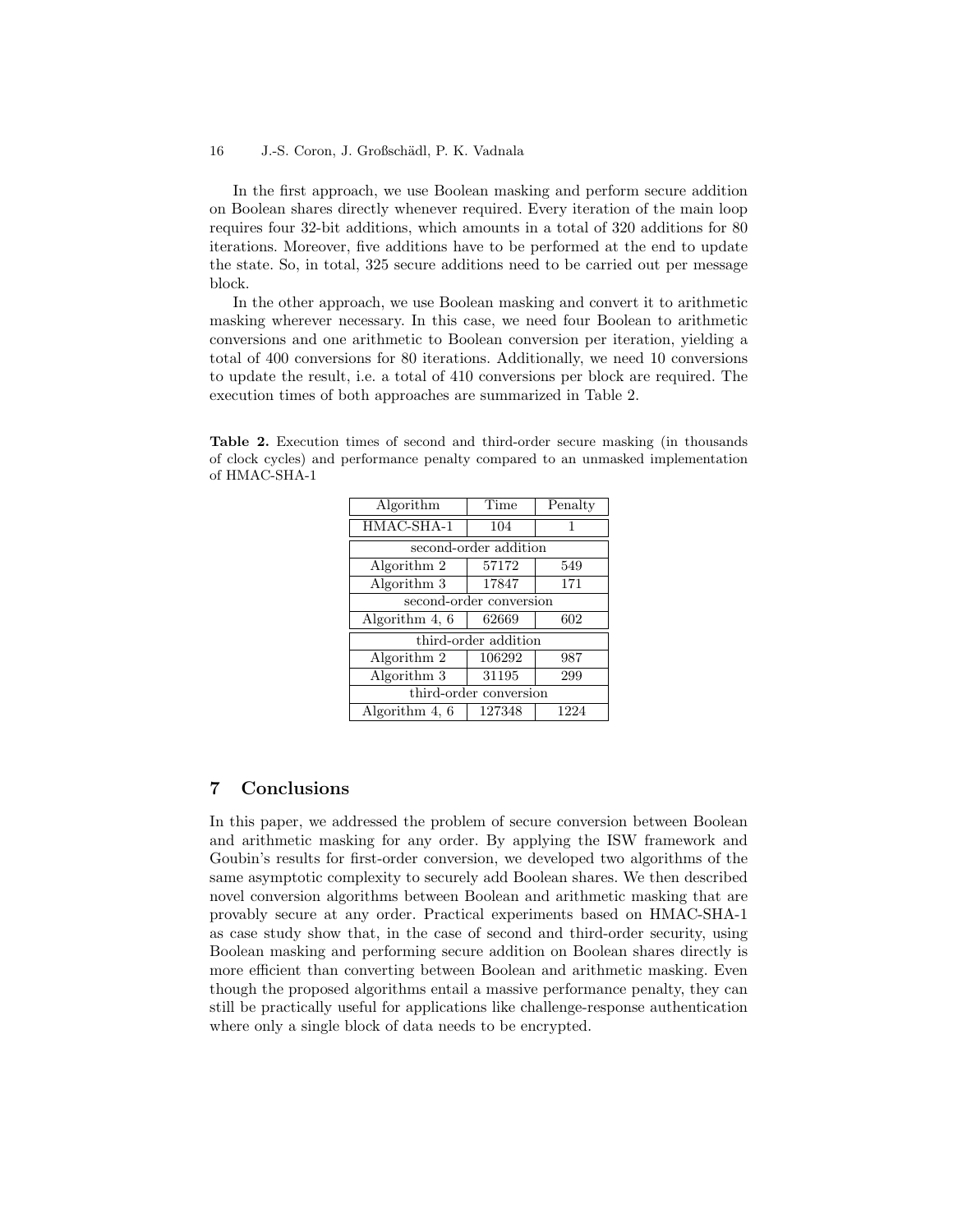## References

- 1. D. Boneh, R. A. DeMillo, and R. J. Lipton. On the importance of checking cryptographic protocols for faults (extended abstract). In EUROCRYPT, pages 37–51, 1997.
- 2. C. Carlet, L. Goubin, E. Prouff, M. Quisquater, and M. Rivain. Higher-order masking schemes for S-Boxes. In FSE, pages 366–384, 2012.
- 3. S. Chari, C. S. Jutla, J. R. Rao, and P. Rohatgi. Towards sound approaches to counteract power-analysis attacks. In CRYPTO, 1999.
- 4. S. Contini, R. L. Rivest, M. J. B. Robshaw, and Y. L. Yin. Improved analysis of some simplified variants of RC6. In FSE, 1999.
- 5. J.-S. Coron. Higher order masking of look-up tables. In EUROCRYPT, pages 441–458, 2014.
- 6. G. D. Crescenzo, R. J. Lipton, and S. Walfish. Perfectly secure password protocols in the bounded retrieval model. In TCC, pages 225–244, 2006.
- 7. S. Dziembowski. Intrusion-resilience via the bounded-storage model. In TCC, pages 207–224, 2006.
- 8. K. Gandolfi, C. Mourtel, and F. Olivier. Electromagnetic analysis: Concrete results. In CHES, pages 251–261, 2001.
- 9. L. Goubin. A sound method for switching between Boolean and arithmetic masking. In CHES, pages 3–15, 2001.
- 10. L. Goubin and J. Patarin. DES and differential power analysis (the "duplication" method). In CHES, pages 158–172, 1999.
- 11. Y. Ishai, A. Sahai, and D. Wagner. Private circuits: Securing hardware against probing attacks. In CRYPTO, pages 463–481, 2003.
- 12. M. Karroumi, B. Richard, and M. Joye. Addition with blinded operands. In COSADE, 2014.
- 13. P. C. Kocher. Timing attacks on implementations of Diffie-Hellman, RSA, DSS, and other systems. In CRYPTO, pages 104–113, 1996.
- 14. P. C. Kocher, J. Jaffe, and B. Jun. Differential power analysis. In CRYPTO, pages 388–397, 1999.
- 15. X. Lai and J. L. Massey. A proposal for a new block encryption standard. In EUROCRYPT, pages 389–404, 1990.
- 16. S. Micali and L. Reyzin. Physically observable cryptography (extended abstract). In TCC, pages 278–296, 2004.
- 17. NIST. Secure hash standard. In Federal Information Processing Standard, FIPA-180-1, 1995.
- 18. E. Oswald, S. Mangard, C. Herbst, and S. Tillich. Practical second-order DPA attacks for masked smart card implementations of block ciphers. In CT-RSA, pages 192–207, 2006.
- 19. M. Rivain, E. Dottax, and E. Prouff. Block ciphers implementations provably secure against second order side channel analysis. In FSE, pages 127–143, 2008.
- 20. M. Rivain and E. Prouff. Provably secure higher-order masking of AES. In CHES, pages 413–427, 2010.

# A Proof of Theorem 8

We recall the following Lemma from [5] (with  $|I| \leq t$  instead of  $|I| \leq 2t$ ) and its proof.